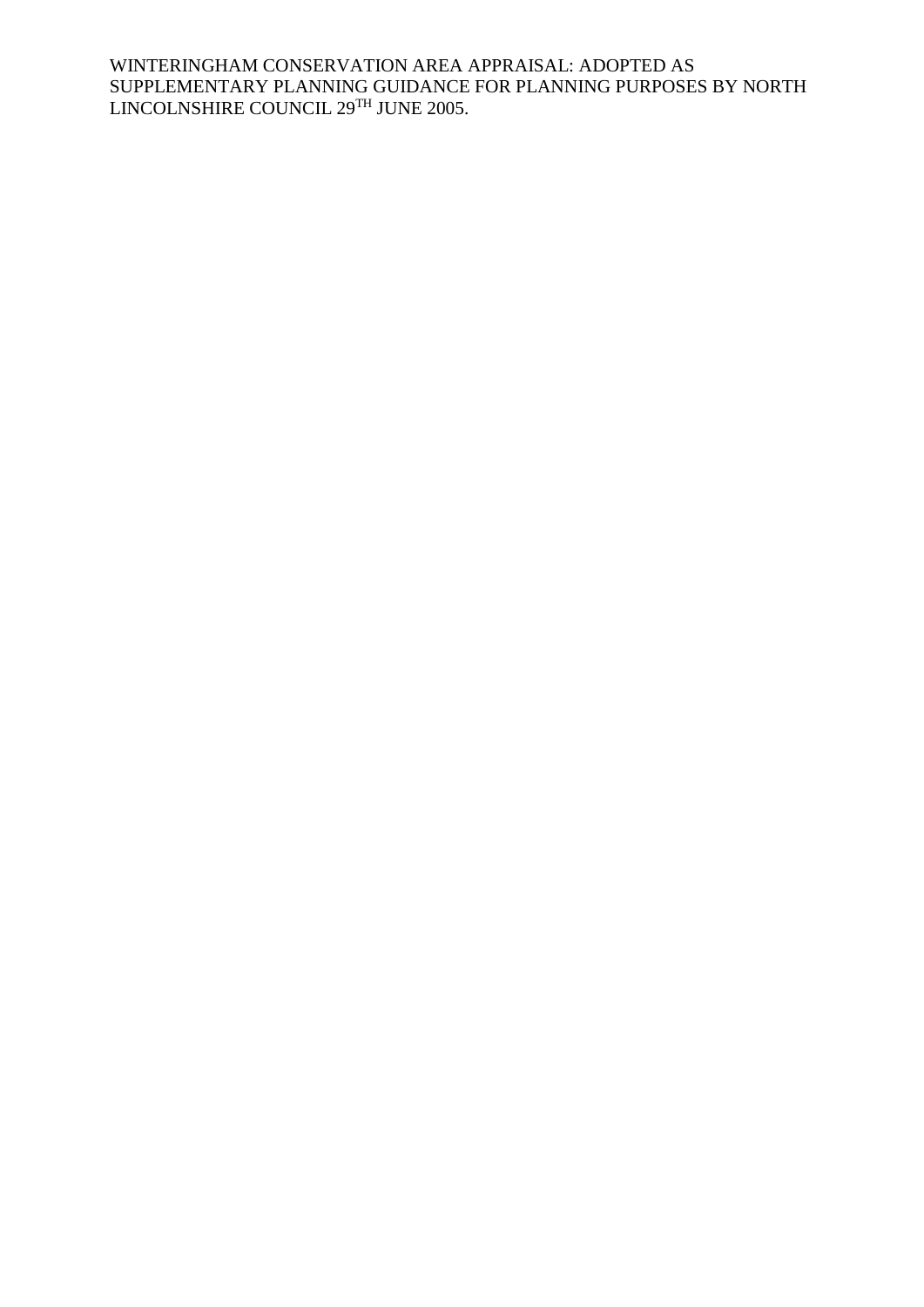## **WINTERINGHAM CONSERVATION AREA APPRAISAL**

## **Contents:**

- 1 Introduction
- 2 Legislative background
- 3 Location and landscape setting
	- 3.1 Location and population
	- 3.2 Landscape setting
	- 3.3 Geology and building materials
- 4 History and development
	- 4.1 History
	- 4.2 Archaeology
	- 4.3 Historic landscapes, parks and gardens
	- 4.4 Effect of historical development on the plan form of Winteringham
- 5 Character of the Winteringham Conservation Area
	- 5.1 General description
	- 5.2 Relationship to setting
	- 5.3 Activity and uses
	- 5.4 Open spaces and trees
	- 5.5 Building materials and architectural styles
	- 5.6 Shopfronts
	- 5.7 Listed buildings
	- 5.8 Buildings of Townscape Merit
- 6 Area Analysis
	- 6.1 General
	- 6.2 West End to the Church
	- 6.3 Western Green
	- 6.4 High Burgage
	- 6.5 Low Burgage
	- 6.6 West End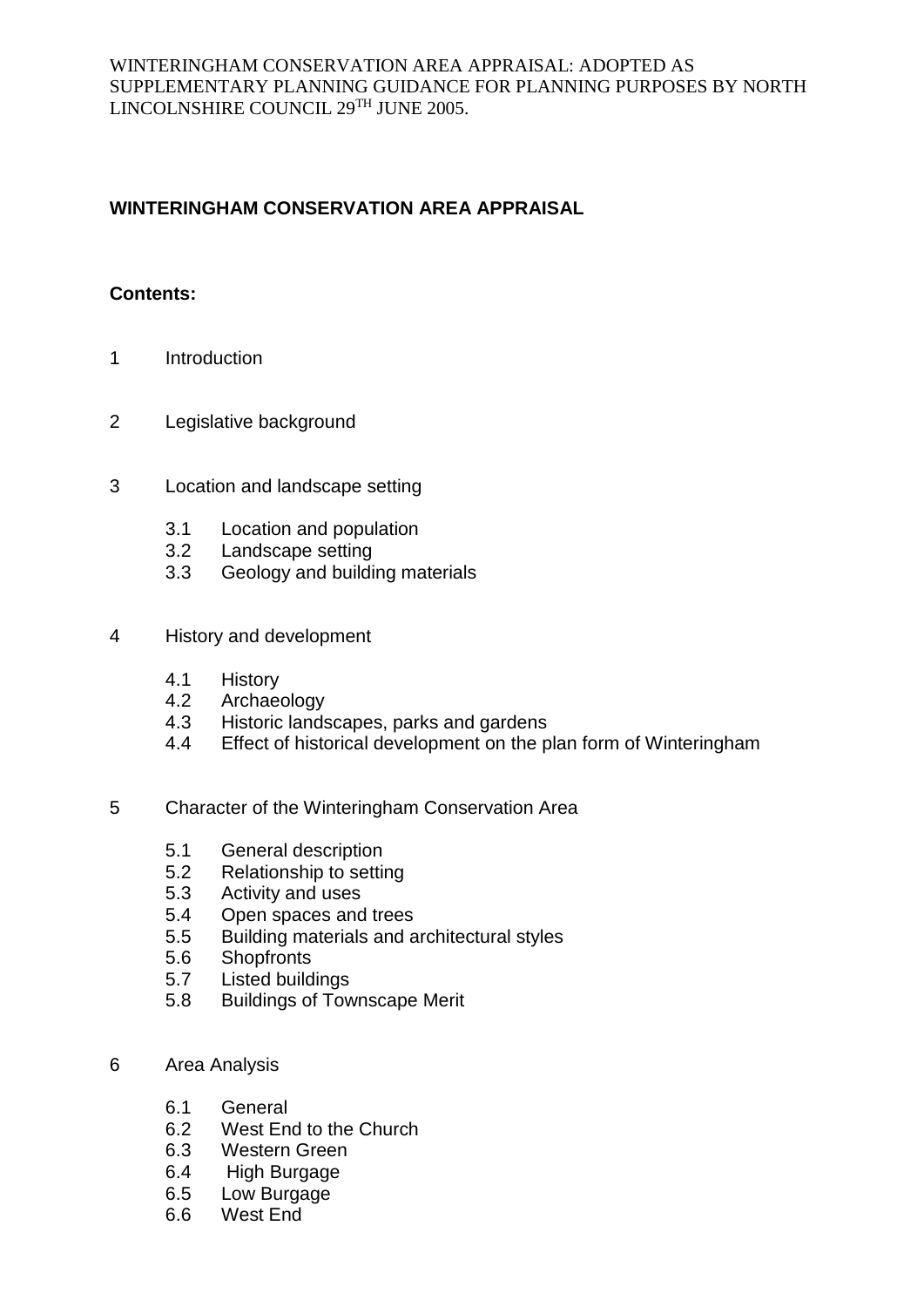- 6.7 Silver Street
- 7 Problems and pressures
	- 7.1 General introduction
	- 7.2 Buildings that have a negative impact on the conservation area
	- 7.3 Buildings-at-risk
	- 7.4 Sites that have a negative impact on the conservation area
	- 7.5 New development within the conservation area
	- 7.6 Alterations to existing historic buildings
	- 7.7 Street audit
	- 7.8 Summary
- 8 Recommendations
	- 8.1 General
	- 8.2 Buildings-at-risk survey
	- 8.3 Development control including Article 4 Directions
	- 8.4 Environmental improvements
	- 8.5 Streetworks
	- 8.6 Winteringham Conservation Area boundary review
- 9. Useful names and addresses
- 10. Bibliography

#### **Maps:**

Map showing the conservation area boundary; Listed Buildings; Buildings of Townscape Merit and other features of the conservation area.

### **1. Introduction**

The village of Winteringham sits on the scarp slope at the north end of the Lincoln Edge, overlooking the Humber estuary. It is close to where the Roman road, Ermine Street, veers eastwards to an historical ferry point on the coast. Remains of an Iron Age settlement have been found at the north end of Ermine Street and there was a Roman fort that was succeeded by a larger Roman settlement. The village, however, is slightly to the west of this and the evidence points to Norman and medieval origins.

There are two parts to the village: In the west, the earlier settlement was associated with All Saints' Church, which has  $11<sup>th</sup>$  and  $12<sup>th</sup>$  century work in its tower and nave, and to the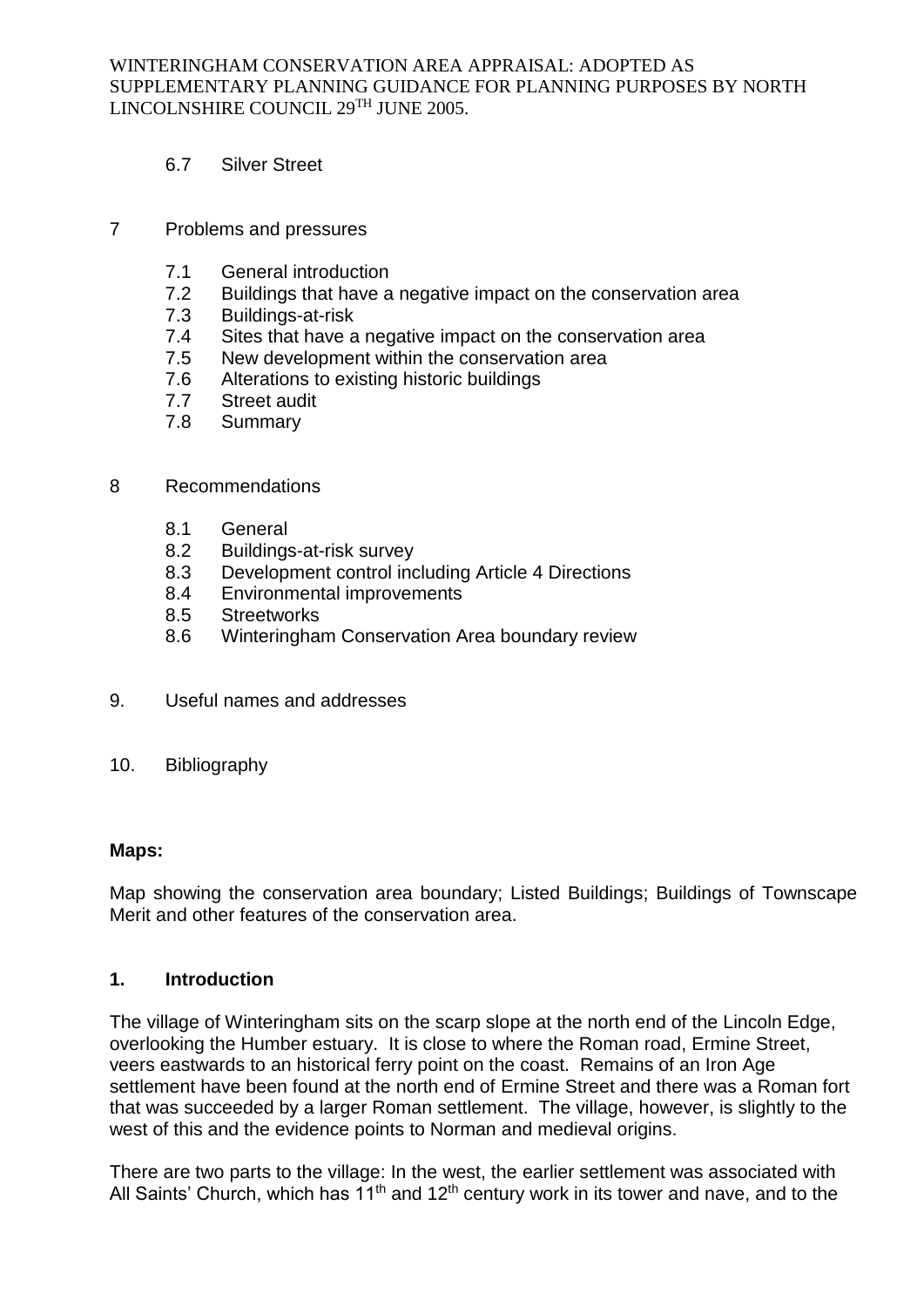east, a planned market town was laid out in about the 13<sup>th</sup> century. The two areas are now linked by subsequent development.

With land improvements in the 18<sup>th</sup> century, agriculture became a major source of employment locally and, in Winteringham itself, there were many of the supporting trades such as shoemakers, blacksmiths and wheelwrights. The proximity of Winteringham Haven meant that the village was more readily accessible by water than by road, and the combination of farming and trade lead to the development of flourmills and warehouses in the 19th century. Increasing prosperity also resulted in a number of houses being upgraded to a higher status.

Now, the village has been added to and infilled by successive phases of development, well into the  $20<sup>th</sup>$  century, to become a provider of local housing needs rather than employment. However, a good deal of evidence survives of earlier uses and customs.

This appraisal will assess the special interest, both architectural and historical, of Winteringham. The history of the village, and its present appearance and character will be described, its problems analysed, and a number of recommendations put forward which will be considered by North Lincolnshire Council for implementation after full public consultation.

This document together with a sister document will be adopted by North Lincolnshire Council as Supplementary Planning Guidance, and they will become a material consideration when determining applications for development, defending appeals or proposing works for the preservation or enhancement of the area. Both documents will, therefore, be a useful source of information for owners, agents, applicants and members of the public who live or work in Winteringham.

# **2. Legislative background**

The former Glandford Borough Council designated the original Winteringham Conservation Area. Unusually, the designation is in two separate parts covering the two historic centres. It also includes some early  $20<sup>th</sup>$  century housing but excludes the more recent residential developments on the periphery.

A conservation area is '*an area of special architectural or historic interest the character or appearance of which it is desirable to preserve or enhance'* (Section 69 of the Planning (Listed Buildings and Conservation Areas) Act 1990). The Council is obliged by Section 71 of the same Act '*to formulate and publish proposals for the preservation and enhancement of any parts of their area, which are conservation areas'*, and this appraisal fulfils this statutory duty.

In making decisions on future development within a conservation area, the Council must '*pay attention to the desirability of preserving or enhancing the character or appearance of the area'* (Section 72 of the Act). This should ensure that harmful change is not allowed, although some changes, normally not requiring planning permission (known as permitted development rights) can continue to erode the special interest of the conservation area. These rights, which affect family houses, can be controlled by the serving of an Article 4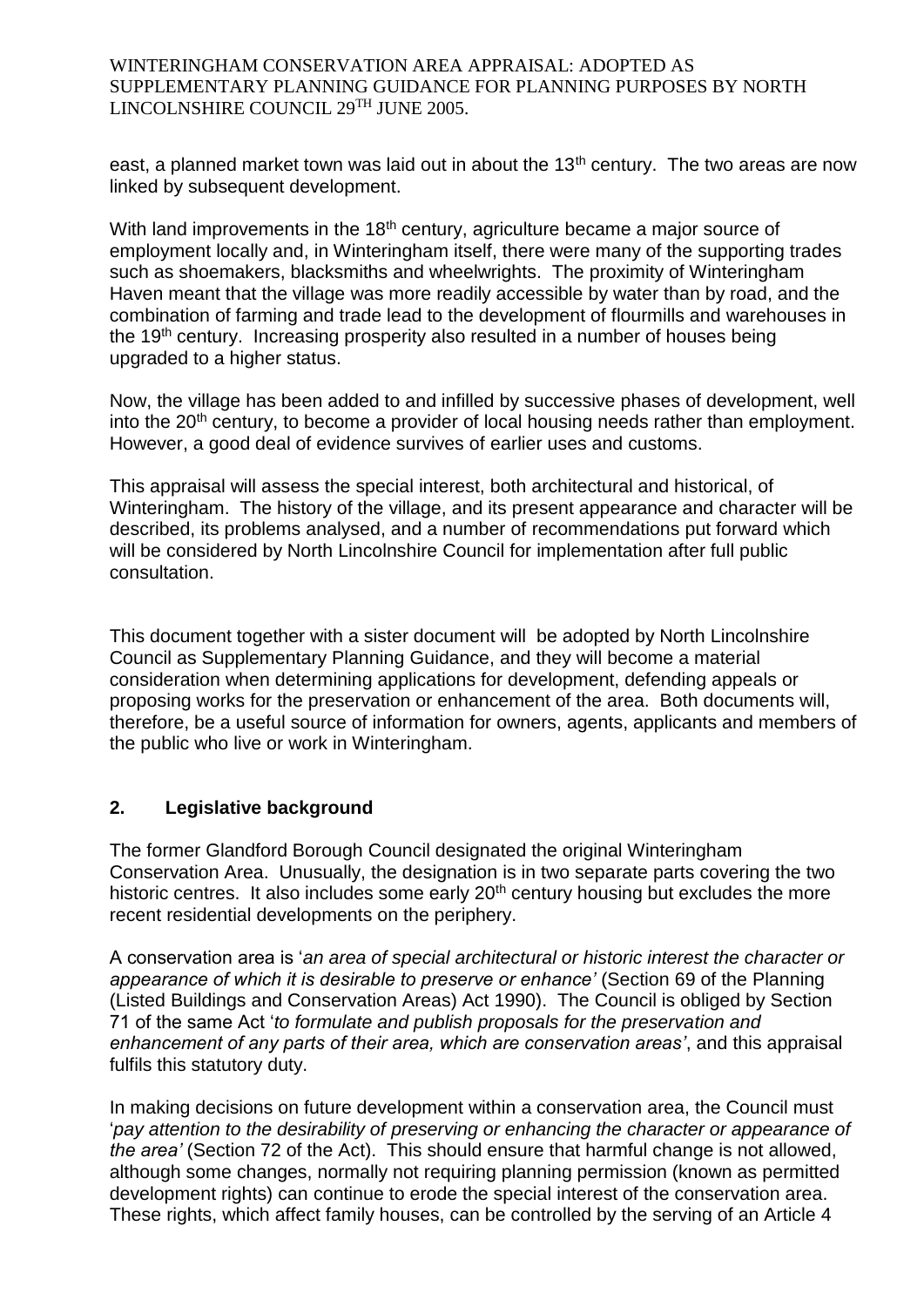Direction, which enables the Council to require a planning application for minor alterations such as replacement windows and doors. This appraisal therefore includes a recommendation for an Article 4 Direction in the Winteringham Conservation Area.

# **3. Location and landscape setting**

# **3.1 Location and population**

Winteringham is a modest village about 7 miles (11 Km) north of Scunthorpe. It lies at the northern end of the west-facing scarp of the Lincoln Edge. To the north and west, the land falls steeply to the flat areas of marshland bordering the Humber estuary. To the south and east, there is a gentler fall towards the Ancholme River. Ermine Street, the Roman road from London to York, approaches the east side of Winteringham before turning sharply to the east, apparently to meet the coast at an historical ferry point on the Humber.

In 1801, some 53% of the working population were employed in agriculture and, by 1851, Winteringham had 824 inhabitants in 184 households. Migration to the cities in the late 19<sup>th</sup> century saw a decline that has been more than compensated by a large increase in the number of houses during the 20<sup>th</sup> century. In 1995, the population of Winteringham was estimated to be 970.

# **3.2 Landscape setting**

The area north of Scunthorpe, in the angle of the Trent and Humber, is characterised by two ridges running from north to south, each with a steep scarp to the west and a gentle dip slope to the east. The easterly ridge is part of the Lincoln Edge that runs from Lincoln to the Humber. To the south of the District, settlements such as Kirton-in-Lindsey tend to be located on or below the scarp, but further north there is a line of places, such as Appleby, Winterton and Winteringham, built on the higher ground. Indeed, Winteringham is on the end of the Lincoln Edge where the Humber cut it through. In recent centuries the line of the river has receded so that the village, which was once at the water's edge, now looks out over an apron of flat marshland.

Much of the surrounding farmland is arable with minimal hedges and only occasional groups of trees. This openness allows extensive views of the Humber estuary and east to the Lincolnshire Wolds. To the southwest, the landscape of the scarp slope of the Lincoln Edge is designated for protection and enhancement under the provisions of the North Lincolnshire Local Plan.

# **3.3 Geology and building materials**

The geology of Lincolnshire provides a number of different stones and clays suitable for building stone and for making bricks. The two escarpments are made of Oolitic limestone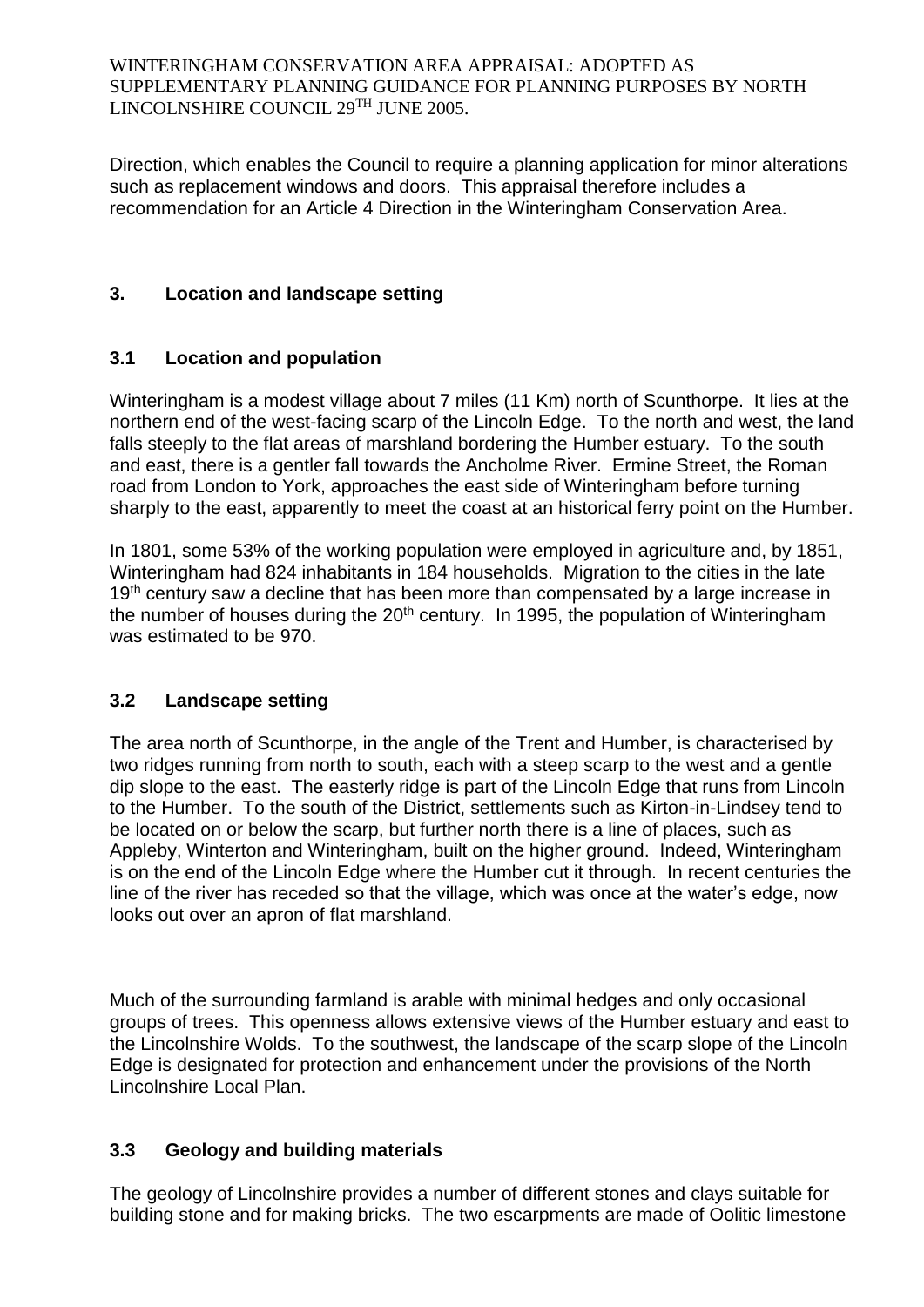which, being close to the Frodingham ironstone measures, is sometimes stained with iron salts to give a rusty brown colour. The local limestone was graded according to quality and used in a descending hierarchy for carved dressings, coursed walling, random rubblestone walls and for drystone boundary walls. All Saints' Church is largely limestone, but it also includes several recycled blocks of gritstone first used in Roman buildings and probably imported from Yorkshire.

The limestone geology is complicated by overlays of glacial boulder clays and alluvial silts from the river estuaries, which provided the materials for brick and tile making. Bricks started to be made in Lincolnshire at the beginning of the 18<sup>th</sup> century with buildings predating this time being either stone built or timber, although little evidence of any timber building survives in the area.

The stone tradition persisted, with the gradual introduction of brick dressings to strengthen openings and corners, until industrial production techniques and improved transport made brick more universal from the mid-19<sup>th</sup> century onwards.

Water reed from the Ancholme valley would certainly have been used as a roofing material however, there is also evidence of the early manufacture and use of clay pantiles in the area which has persisted form the 17<sup>th</sup> Century when clay pantiles became more widely available in the area. Clay for roofs, either as pantiles or plain tiles, is now the established tradition for roofing although some later buildings have blue Welsh slate, which became more fashionable with the railway age from the 1850s.

# **4 History and development**

# **4.1 History**

It is known that an Iron Age settlement existed to the east of Winteringham and that this was followed by a Roman fort marking the end of Ermine Street, before it continued north of the Humber to York. This was succeeded by a more substantial Roman settlement close to the present Winteringham Grange.

Winteringham itself is a short distance to the northeast. The earliest evidence is the 11<sup>th</sup> and 12<sup>th</sup> century masonry of the tower and nave of All Saints' Church, which incorporates re-used Roman stonework. The rest of the church is  $13<sup>th</sup>$  and  $14<sup>th</sup>$  century with restorations carried out in the mid-19<sup>th</sup> century. The early village grew up around the church although nothing survives that is any older than the remains of the Old Rectory, built in 1649.

East of the early village, a planned settlement was laid out in the  $13<sup>th</sup>$  century, characterised by High Burgage and Low Burgage. In Medieval town planning, the burgages are the plots of land defining the main streets, which allowed all those with a landholding interest to have a street frontage and sufficient space behind for outbuildings, stables and subsistence gardening. Typically, the burgage plots would have a rear service access and, here, Back Lane and Ferry Lane perform the function. There was also a market space on Market Hill.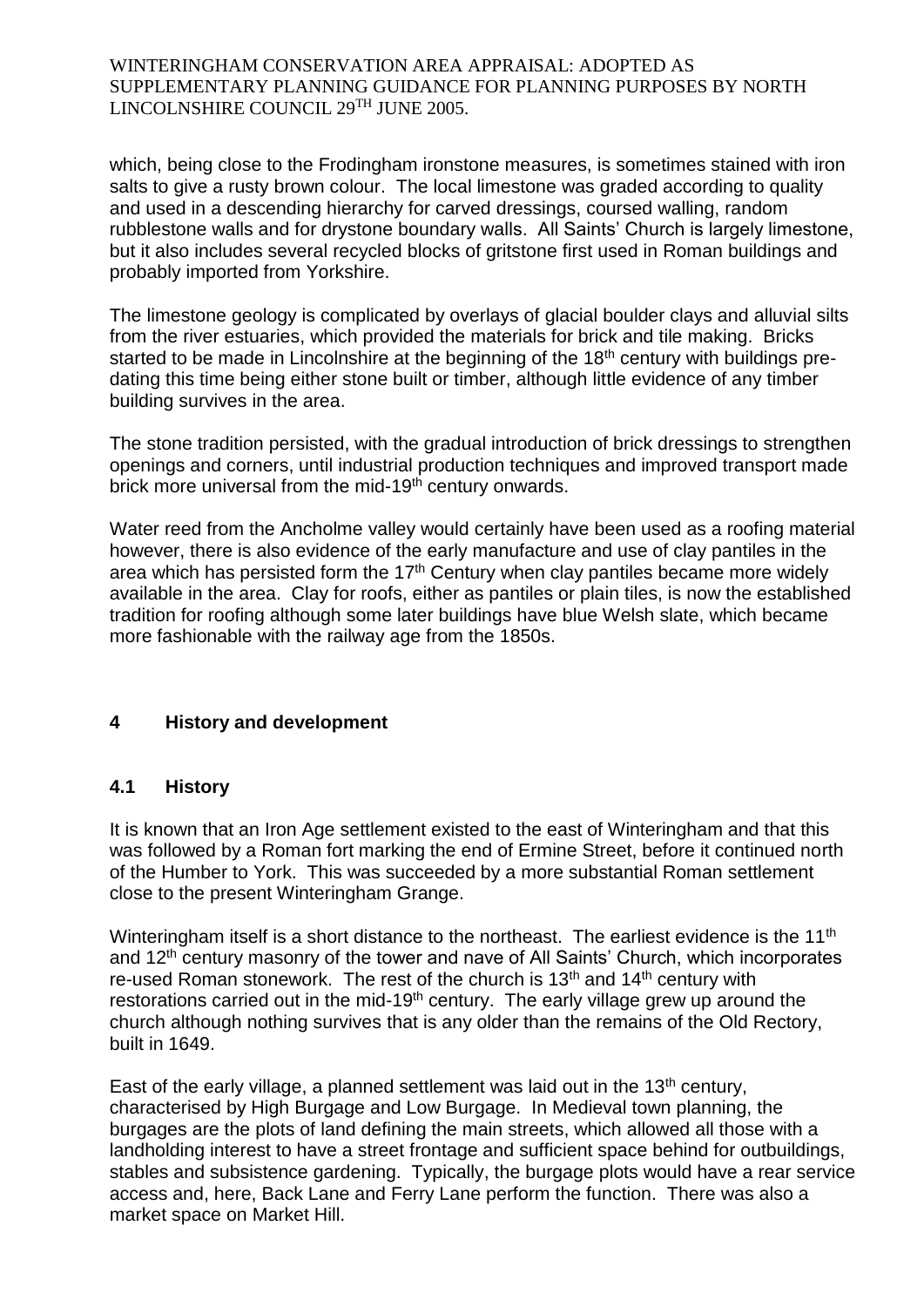Outwardly, little survives of Medieval Winteringham apart from its plan. The earliest house is Gate End Farm, which appears to date from the  $16<sup>th</sup>$  and  $17<sup>th</sup>$  centuries. However, evidence of timber framing suggests the possibility of earlier material.

In the late Middle Ages, Winteringham was apparently a marshy place with a depressed economy but, with land drainage and farming improvements in the  $17<sup>th</sup>$  and  $18<sup>th</sup>$  centuries, prosperity increased. This is reflected in the substantial remodelling of large houses, such as the Manor House, and new buildings like Scarborough House and The Hollies. By 1831, there were 28 farms in the village.

Winteringham relied, for communications, on river traffic more than the roads almost until the 20<sup>th</sup> century. The Haven, a small inlet at the north end of Low Burgage, provided all the facilities for shipbuilding and the landing or despatch of commodities. The urban expansion of Hull in the 19<sup>th</sup> century also provided a ready market and small industries, such as flourmills, maltings, breweries, brick kilns and warehouses flourished in and around the village.

However, little evidence is left of this industrial activity. Improvements to road transport throughout the  $20<sup>th</sup>$  century have taken the trade away from the river and The Haven is now used for recreation. Centres of employment outside the immediate area are now more accessible to Winteringham and this has led to outward commuting and significant increases in housebuilding, particularly in recent years. The lack of local employment has meant a decline in local services so that, although there are still two shops and a public house, Winteringham is no longer the self-sufficient community that it was.

# **4.2 Archaeology**

The archaeological interest of Winteringham lies in its relationship with the known Iron Age and Roman sites to the east. There is clearly the possibility of further finds within the village.

There is also potential for more evidence of Medieval Winteringham to emerge. The earliest structures are the Norman fabric of All Saints' Church and the post-Medieval Gate End Farm, but the evidence of the early plan suggests that there may well be some medieval fabric subsumed within the later buildings.

There are no scheduled ancient monuments in the conservation area.

## **4.3 Historic landscapes, parks and gardens**

There are no formally registered parks or gardens in the area. However, there are several important historical spaces, such as the churchyard and the greens at West End and Western Green. These are identified as Areas of Amenity Importance in the North Lincolnshire Local Plan.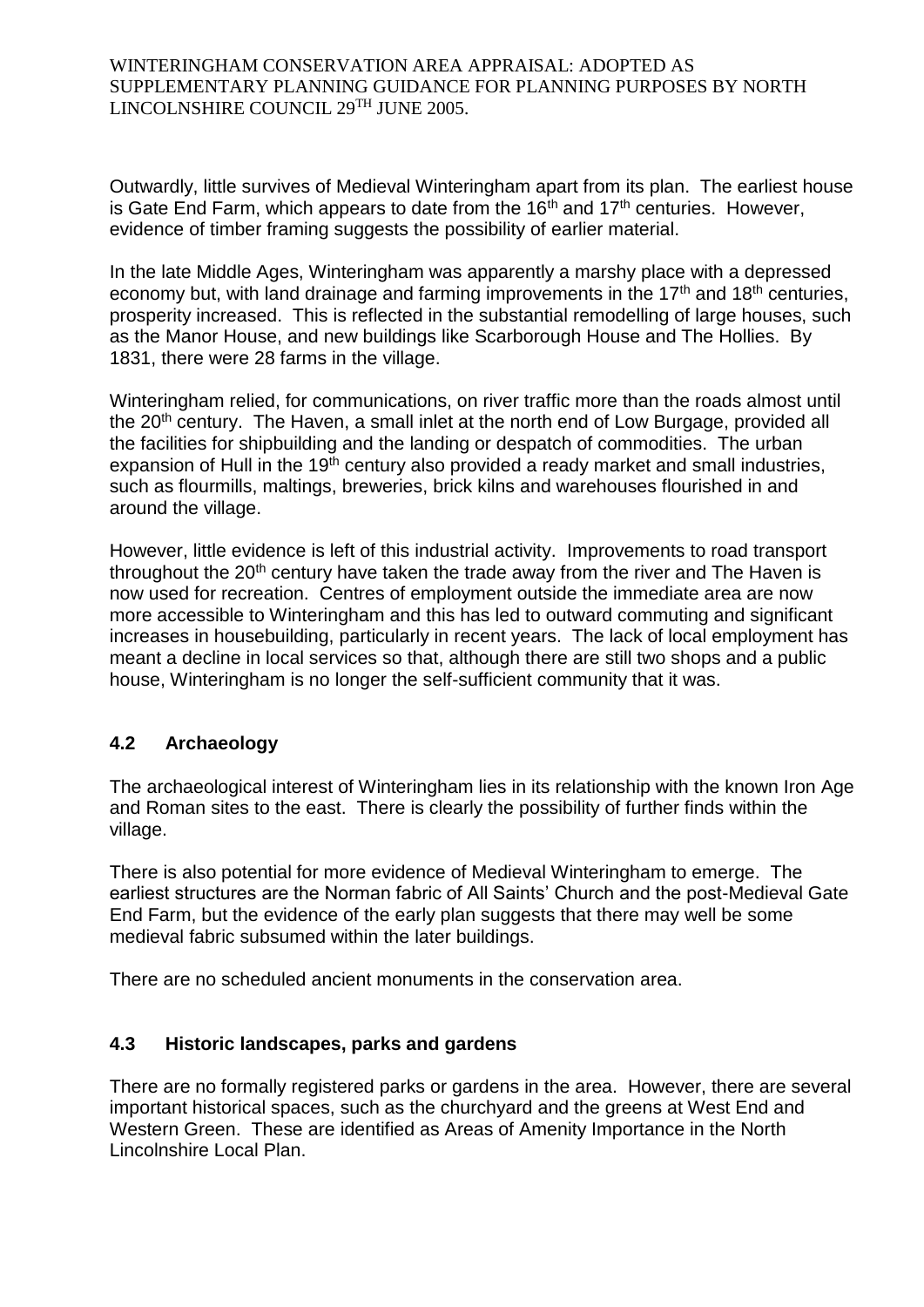# **4.4 Effect of historical development on the plan form of Winteringham**

The two parts of Winteringham form an east-west axis running along the northern edge of the scarp before it falls away to the marshland bordering the Humber to the north. At the extreme west end, the church may once have been the focus of Medieval and earlier buildings, but it is buildings of the  $17<sup>th</sup>$  and  $18<sup>th</sup>$  centuries that have shaped the irregular squares of Meggitt Lane and Western Green. Marsh Road connects this area to the south by Hewde Lane and to the north.

To the east, 19<sup>th</sup> and 20<sup>th</sup> century houses line West End as it joins the church with the planned Medieval part. Here, the original buildings very much determined the plan form, as described at 4.1 above, with High Burgage leading to the agricultural land to the south, and Low Burgage leading directly to The Haven.

Now, although the buildings have been replaced, the relationship continues and the basic rhythm of the houses is still determined by the layout of the burgage plots.

During the 20<sup>th</sup> century, infill development has steadily increased the density of the village and expanded it to the south between Hewde Lane and High Burgage creating culs-de-sac rather than a network of streets. Modern houses also tend to be set in the middle of their plots rather than defining street frontages.

# **5 Character of the Winteringham Conservation Area**

# **5.1 General description**

The buildings of Winteringham span several centuries, but they are united by a predominant use of local limestone, brick and tiles. The informal streets are defined by historical properties fronting directly onto them, but this is less apparent with more recent building. With the demise of the 19<sup>th</sup> century industrial buildings, there is now a domestic scale throughout the area.

The two parts of the conservation area can be further divided into several distinct subareas: in the west there is the West End to the church, and Western Green, while in the east, there are the four limbs of the planned settlement. Each of these areas is described in detail in Section 6 below.

# **5.2 Relationship to setting**

Set at the end of the Lincoln Edge, Winteringham has a commanding position with dramatic views across the marshlands to the Humber estuary. These are particularly apparent from the churchyard and down Marsh Road and Lower Burgage. There is also a spectacular view eastwards to the Humber Bridge from the top of High Burgage.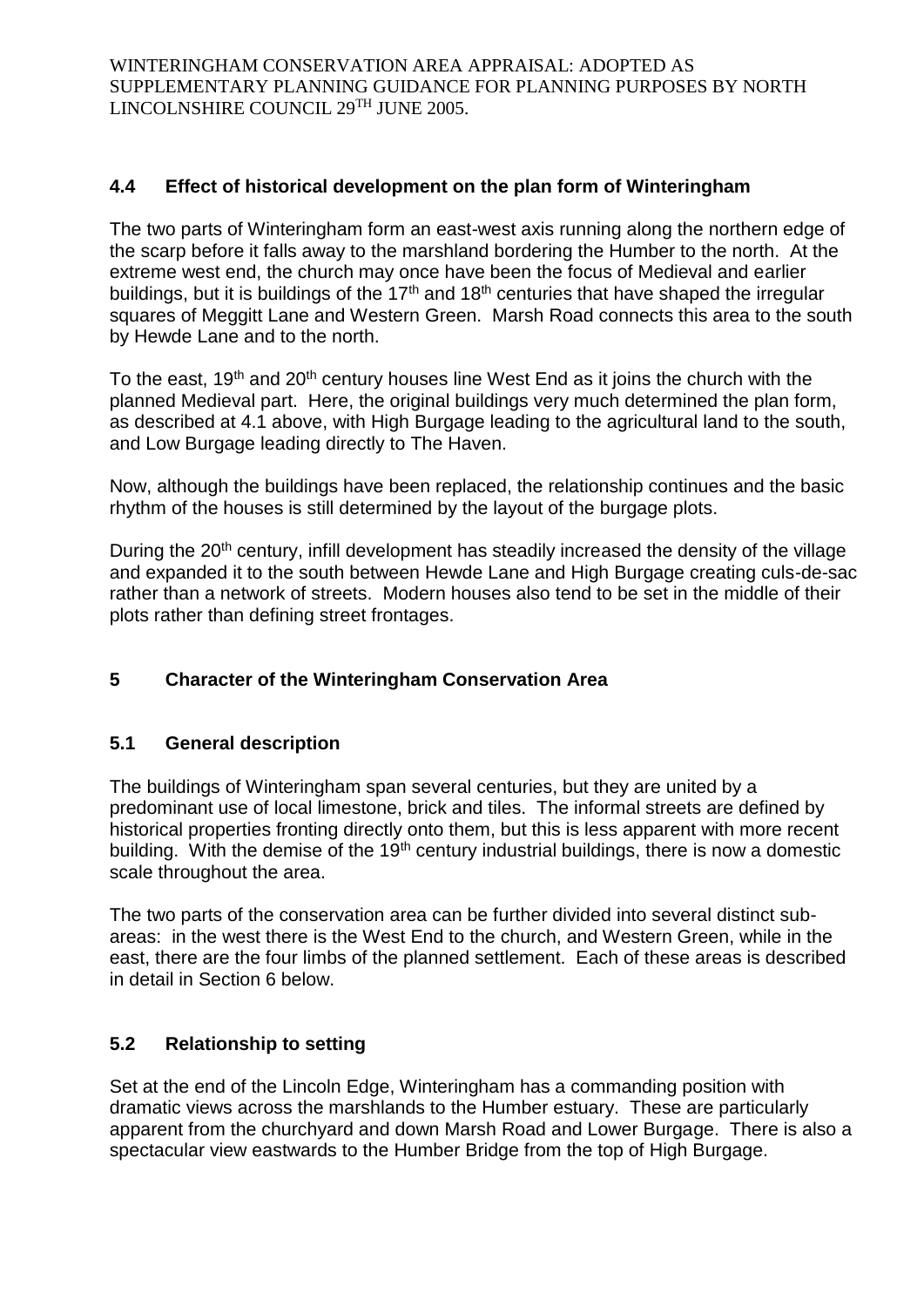There is a constant reminder of the connection between Winteringham and the surrounding countryside in the evidence of farms within the village, both those in current use and those now purely residential.

# **5.3 Activity and uses**

Farming is still a primary activity, although with increasingly sophisticated mechanisation it has decreased in employment terms. The service and processing industries – the smithies, the flour mills and maltings – have all disappeared except for shreds of evidence, such as the walls of a maltings that now edge the carpark behind the modern Methodist church in Low Burgage.

The main land-use in Winteringham is now residential and, with few sources of employment within the village, this means there is inevitably a substantial element of outward commuting. Other uses provide for the immediate needs of the village with convenience shopping, churches and public houses.

# **5.4 Open spaces and trees**

With a setting of open countryside, there is perhaps less of a premium on open space within the village than there might be elsewhere. Nonetheless, the conservation area does include a series of important spaces. In the western part, there is the churchyard, Western Green and the paddock at the junction of West End and Marsh Road. In the eastern part, there are the greens on West End, the space at the main crossroads opposite the War Memorial, the Community Garden adjacent to Scarborough House and the open area at the junction of Market Hill and Back Lane.

An important aspect of the village's character is the relatively low density, which allows for significant gaps between buildings. This enables the major buildings to be more widely appreciated and there are constant glimpses of views and gardens.

Throughout the area there are mature trees that punctuate views and provide settings for buildings. This is in significant contrast to the surrounding countryside, which is largely devoid of trees. Tree species are extremely varied although traditional forest types predominate. Bushy conifers, more commonly found in suburban landscapes, such as those at the junction of West End and Hewde Lane, are more incongruous.

# **5.5 Building materials and architectural styles**

Local limestone is the primary building material in the conservation area. It generally takes the form of coursed walling and rubblestone although some ashlar was used on the church. As noted at 3.3 above, the development of brick making led to the use of bricks to strengthen openings and corners, and the combination of limestone with red brick dressings has become characteristic of the area. In the 18th century frontages wholly of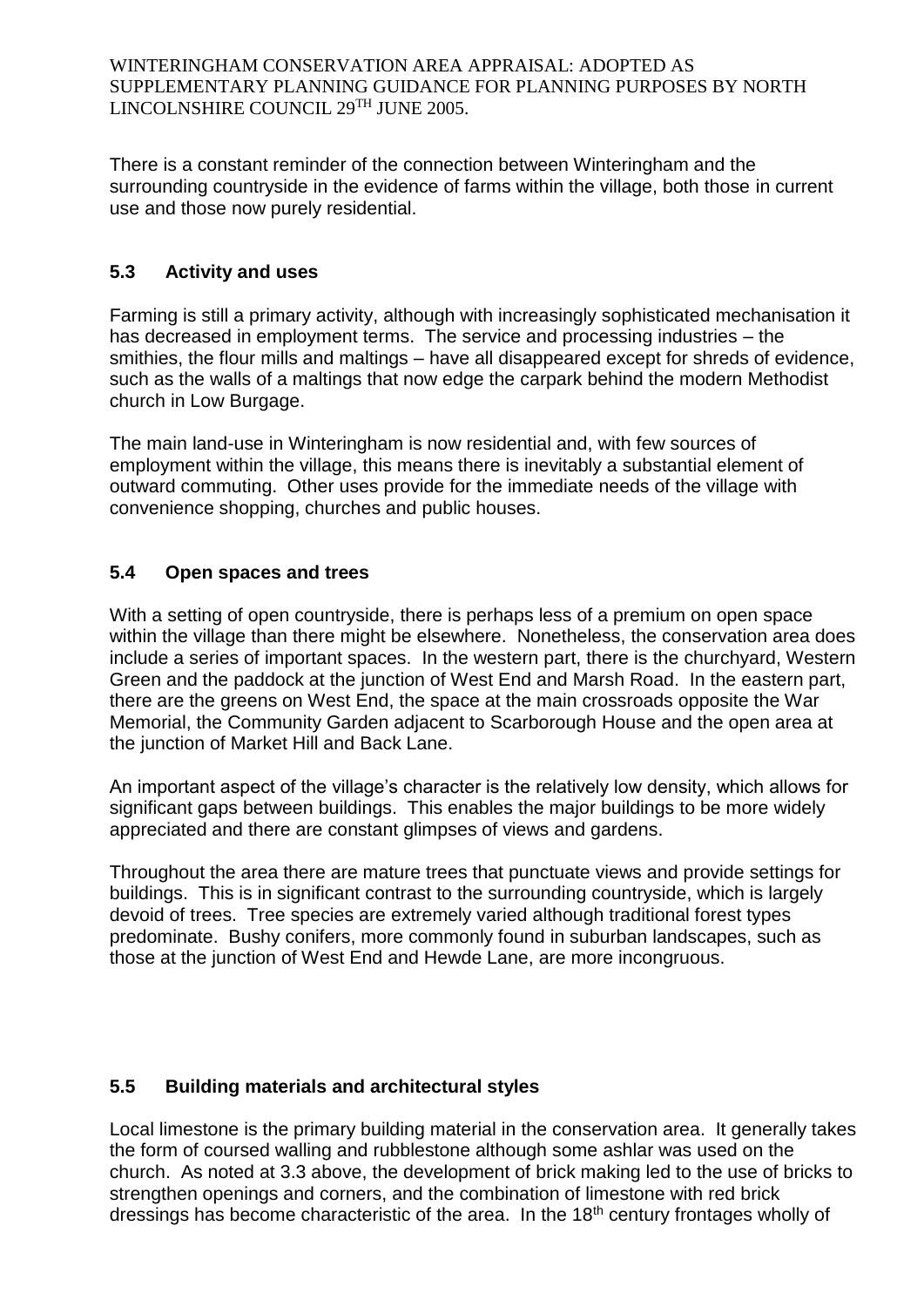brick were built as a matter of prestige. By the 19<sup>th</sup> century, with advances in industrial production and transport, brick building is the norm, although some are rendered to disguise inferior materials or to add architectural embellishment.

Winteringham has, clearly, experienced a good deal of remodelling and rebuilding over the last three centuries and urbanisation has tended to preclude the early vernacular forms found across North Lincolnshire. The 17<sup>th</sup> century Spring Cottage has been raised and Gothicised, for instance, and cottages of a similar age in Silver Street have also been dramatically altered. Gate End Farm, in Low Burgage, is a remarkably rare survival of 16<sup>th</sup> century timber framing.

From the mid-18<sup>th</sup> century and into the early 1800s, a series of substantial houses were built. These include Spring House (1740 – enlarged in 1816), Scarborough House (1775), The Hollies and the New Rectory (1847). There was some early experimentation with brick as the main material, as for example with the early 19<sup>th</sup> century yellow brick at Spring House. However, as brick became more available, its use was almost universal for buildings in Winteringham after the late 19<sup>th</sup> century. Then, in the 20<sup>th</sup> century, the building forms themselves become universal so that, for instance, the 1980s red brick bungalows in West End have detailing that is distinctive of the period but not of the locality.

A characteristic feature of Winteringham is the use of Gothic pointed windows in the gable ends of houses. This device is seen to great effect on the north side of West End.

Early windows were either simple casements or horizontally sliding 'Yorkshire' sashes. In the 18<sup>th</sup> and 19<sup>th</sup> centuries, vertically sliding sash windows became the standard for most windows, although casements were retained for lesser situations, such as dormers or industrial uses. Replacement joinery in the  $20<sup>th</sup>$  century has often broken with tradition by introducing functional variations of fixed and top-hung lights, imitation sashes, and the use of plastic frames instead of the previously universal softwood.

There is no surviving evidence for the use of thatch in Winteringham, even though it must have been in general use before the development of clay products. Clay tiles are, therefore, the predominant roofing material in plain, pantile and Roman tile forms, although the late  $20<sup>th</sup>$  century has also seen the rise of concrete imitations.

Welsh slate may have been imported by sea for use in prestigious cases, such as Spring House, but its use is rare in Winteringham even though it became more readily available after the railways had been established in the 1840s.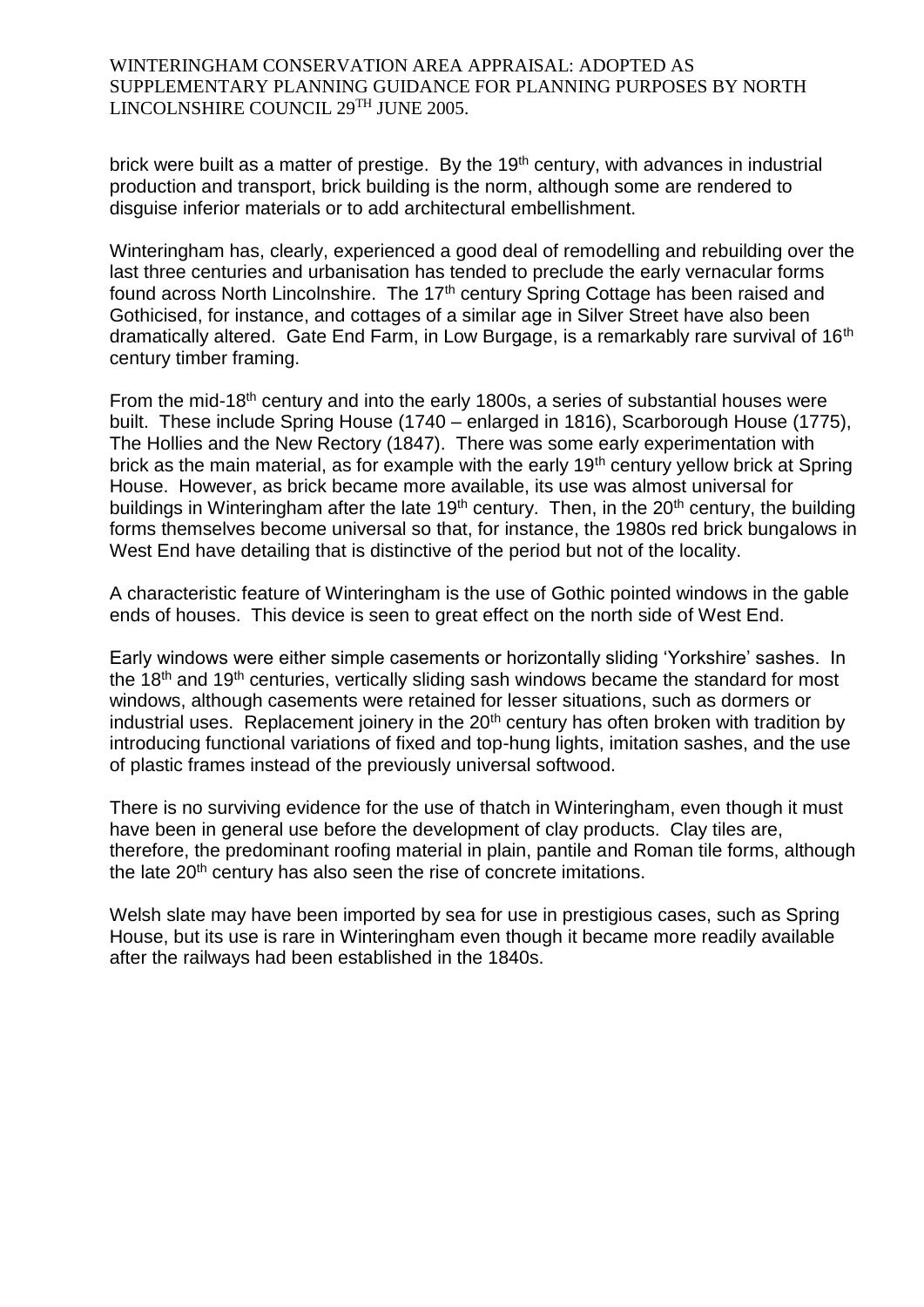# **5.6 Shopfronts**

Shopfront are a minor issue in Winteringham. There are only the post-office in High Burgage and the butchers in West End, neither of which cause offence. It is important, however, that the relationship of fascia, window and stall-riser is maintained in any future alterations.

Also of note is the former post-office at No.5 West End. Although this is now in residential use, it still retains an important early19th century shopfront with a central door flanked by bowed windows with brick panels below.

# **5.7 Listed buildings**

The rebuilding and expansion of Winteringham into the late 19<sup>th</sup> century means that there are many well-detailed buildings that do not qualify for statutory listing, which becomes more rigorous for buildings after the mid-1800s. Nonetheless, there are some 17 list entries for the conservation area.

The most important listed building is the Church of All Saints with its Norman tower and nave, and medieval aisles, chancel and transepts. William Fowler made repairs and alterations in 1827 and then there was a major restoration in 1849-51 possibly by Sir George Gilbert Scott, who was working at Saxby All Saints at the time. George T Andrews of York, the architect responsible for the New Rectory, supervised the work.

The church is listed Grade I while all the other entries are Grade II. Also included are the rare timber framed Gate End Farm and cottages from the 17<sup>th</sup> century, such as Spring Cottage, Whitegates and Silver Cottage, and the disused cottage in Silver Street. Most of the substantial houses of the 18<sup>th</sup> and 19<sup>th</sup> centuries are listed as well as the picturesque cottage at Orchard House, Nos.3&5 West End and the dovecote at the Manor House. There are several other houses that might have been listed but for the degree of alteration that has taken place particularly to doors and windows. The K6 telephone kiosk in West End is also listed.

# **5.8 Buildings of Townscape Merit**

This appraisal has identified a significant number of Buildings of Townscape Merit, which are noted on the Townscape Analysis on the map of the conservation area. These are buildings which, although not listed, are considered to contribute positively to the character of the Winteringham Conservation Area. They date from the  $17<sup>th</sup>$  to the early  $20<sup>th</sup>$  century, although some have been added to since. Most of these buildings, however, are generally unaltered or, could with some restoration, be easily reinstated to their original appearance.

Their age and architectural interest is considered to provide sufficient justification for them to be given special protection and the Council will resist their demolition unless the applicant can prove that the building is beyond the point of economic repair. Additionally,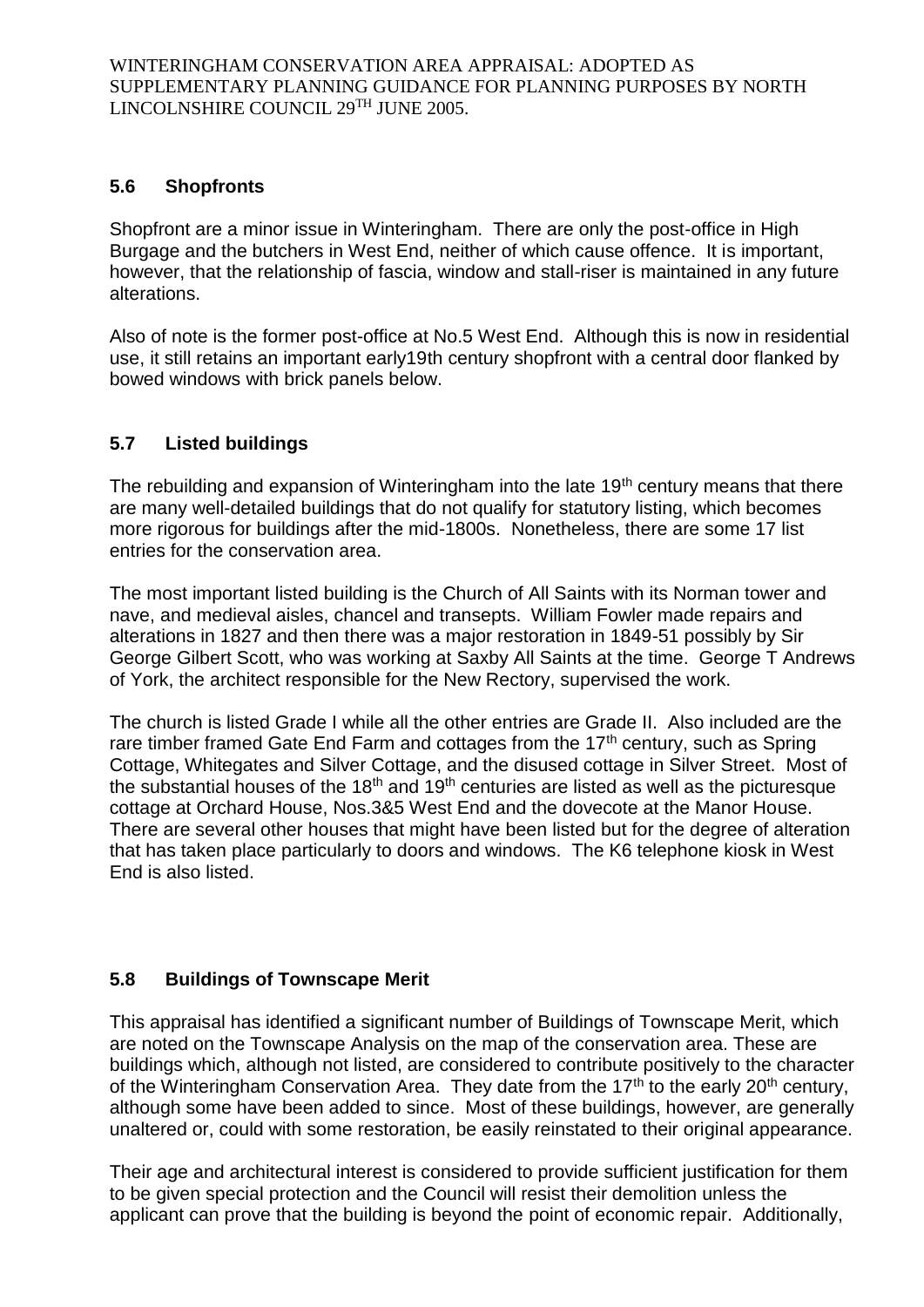because these buildings are an important part of the character of the conservation area, the Council will pay special attention to applications for alterations and extensions. Policies to help achieve their preservation and enhancement are provided in the Supplementary Planning Guidance for Winteringham.

# **6 Area Analysis**

## **6.1 General**

This section examines the buildings and spaces within the conservation area in greater detail by considering it in six sub-areas. The aim is to identify the special character of the area that provides Winteringham with its particular "sense of place" and to summarize the details and features that matter. Of the six areas, two are in the western part of the conservation area and the other four correspond to the four limbs of the central crossroads in the eastern area.

# **6.2 West End to the Church**

At the junction of West End with Hewde Lane and Marsh Lane, there is a collection of significant buildings. First the tall red brick gable end of the 1891 Wesleyan Chapel, built when the congregation outgrew its previous premises in Low Burgage. Then, the early 19<sup>th</sup> century West End Farm, which closes the westward view despite a tall wall and even taller hedge.

The house is red brick with sash windows and the typical Winteringham detail of a gothic window in the gable end. It also has later dormers with highly decorative bargeboards. The farmyard leads up Hewde Lane, which is immediately more rural, lined with trees and soft verges.

Across the road, Nos.50 and 52 are heavily altered houses of stone and brick respectively, but now with plastic windows. Then West Farm, on the corner of Marsh Lane, commands views towards the church. Original railings on a rendered wall survive, but not the windows. The farmyard has a mixture of traditional stone barns and modern steel buildings.

A square paddock provides an important open space, although this has been eaten into with a recent bungalow. Next to the road there is the long low pantiled roof of a farm building and beyond, the modest and altered Orchard house with a listed early 18<sup>th</sup> century cottage attached. These are recommended for inclusion in the conservation area.

The road passes out of the area as it descends to the junction with Shoemaker Lane, which is marked by the double-piled Old School House. This early 19<sup>th</sup> century brown brick house includes earlier stonework, but all its windows have been replaced with modern casements. West End is then flanked by late 20<sup>th</sup> century bungalows until, shortly before the churchyard, there are two properties on the north side at right angles to the road. Rookery Cottage has late 18<sup>th</sup> century stonework, while The Rookery is early 19<sup>th</sup>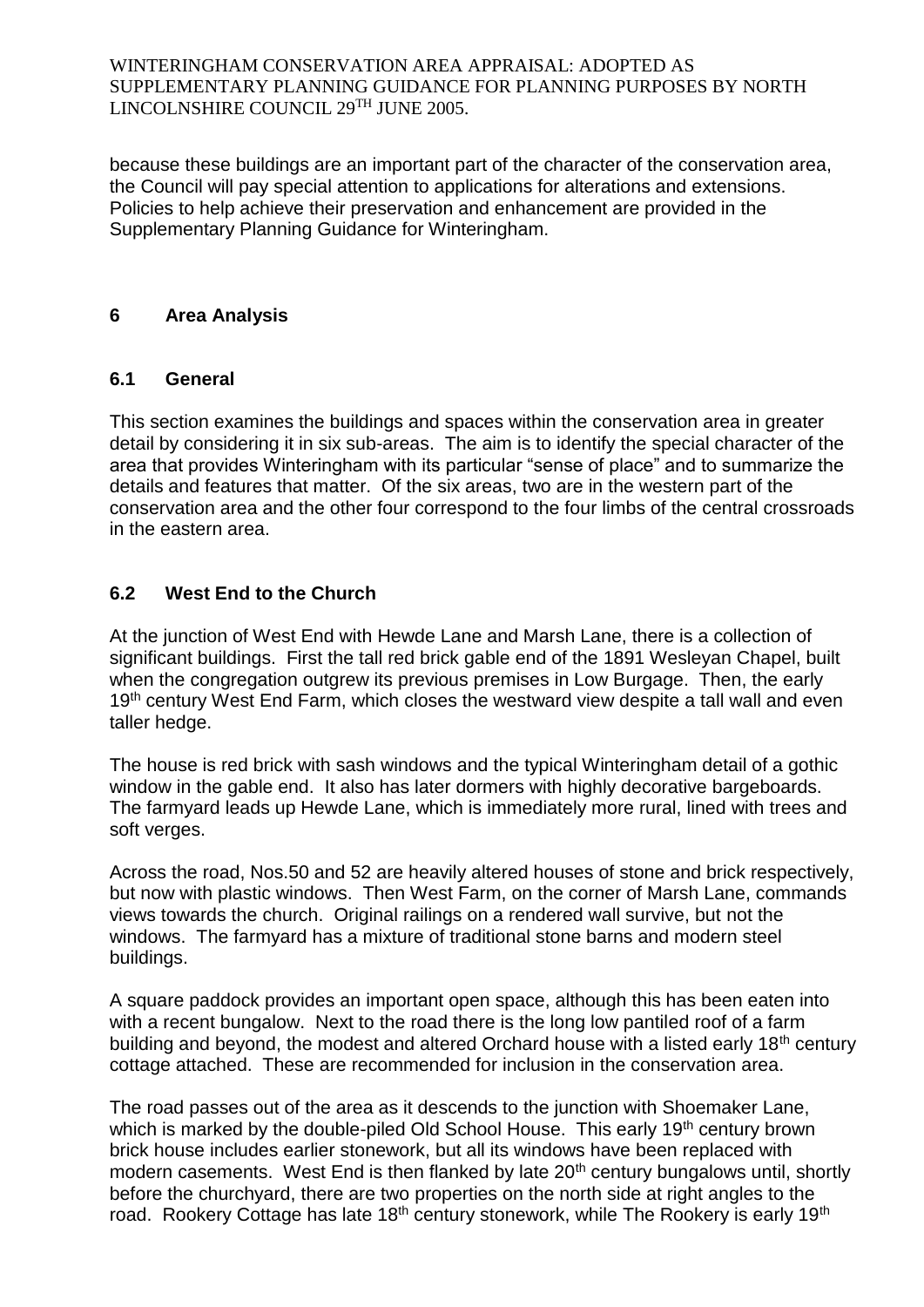century brick with a later Victorian extension. Between them is a distinctive panelled brick wall with stone-capped piers.

On the south side of West End, the conservation area resumes with the National School, which opened in 1845. This red brick gabled building is now in residential use. There is a modern house between it and the extensive grounds of the Old Rectory, a large house of squared limestone built by George T Andrews of York in 1846.

This lower end of the conservation area, including the churchyard to the north, is more densely treed with a wide variety of species. In the grounds of the Old Rectory are the remains of the earlier rectory built in 1649 for Edward Boteler, who subsequently became Chaplain to Charles II. This long, two-storey stone buildings was unoccupied for over 100 years until it was converted to modern residential use recently.

From the Old Rectory and the churchyard, there are extensive views over the flat open fields of the low marshes. Between the churchyard and the Rookery, Meggitt Lane leads north and east, doubling back as Western Green. The boundary follows this, enclosing an area of modern bungalows where the main contribution to the conservation area is the survival of a rural character defined by hedges, trees and informal verges. On the north side, West End House is an isolated 19<sup>th</sup> century brick house with modern windows.

## **6.3 Western Green**

At the junction of Meggitt Lane and Western Green, Shoemaker Lane leads back to West End by the Old School House. Here, the Green is a significant grassed open space punctuated by trees. It is fronted by Hillcrest Cottage and the Haven in stone and brick respectively. Both properties are older than they appear, the Haven having been refronted in 1830. There is also Towler Place, which carries plaques recording dates of 1756 and 1861, the latter being possibly the date of its division into two houses. The left hand house was brutally altered in the 1950s or 60s with panels of render and steel windows in enlarged openings.

West of Towler Place, there is a pair of modern houses and then a range of three properties that have suffered severe alterations. In particular, No.22 would appear to be a 17<sup>th</sup> century single-storey three-room cottage, a relatively rare survival in Winteringham, but it has had three large dormers added and all external joinery replaced in plastic.

To the east, the Nest is a plain white-rendered house, set back behind a high hedge of Leylandii, and there is a brick barn and a cottage fronting Western Green before it joins Marsh Lane. The most significant building here is Spring House, originally built in 1740 for the Burkill family. With rising prosperity from extensive landholdings, Joseph and Isaac Burkill enlarged the house in 1816 to its present five-bay form, unusually in a pale yellow brick. They also added a second garden front with large bay windows either side of a Doric porch, which rather defies the description of Spring House in '*The Buildings of England*' as 'a dull encasing with pretensions only in size'.

The grounds of Spring House originally extended through to Shoemaker Lane and, although about half has now been developed with bungalows that do nothing to enhance the historic character of the conservation area, the landscape is still one of mature trees.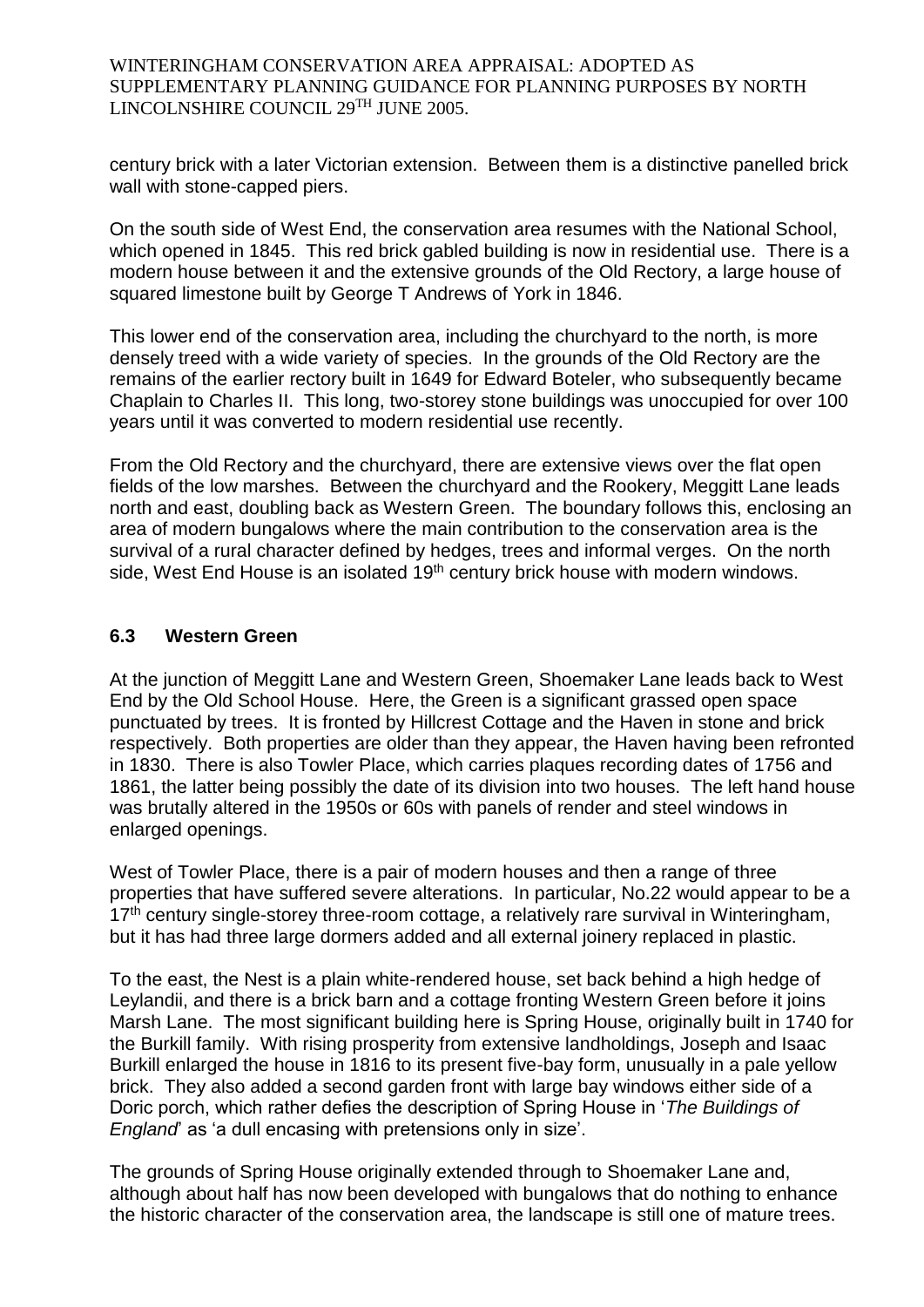To the rear of the house, fronting Marsh Lane, there are two stone houses the second of which is Spring Cottage. This was built in the  $17<sup>th</sup>$  century and remodelled with Gothic windows in the 1840s.

On the east side of Marsh Lane, there is a small group of  $18<sup>th</sup>$  and  $19<sup>th</sup>$  century cottages at the junction with Western Green with an orchard and two large agricultural 'sheds' to the south before Marsh Lane returns to West Farm. Northwards, there are dramatic views down Marsh Lane across the flat land towards the Humber.

# **6.4 High Burgage**

The eastern part of Winteringham was laid out as a 'new' town in the  $13<sup>th</sup>$  century. The burgages were the plots on which property was built. They tend to be narrow in order to provide plenty of frontages, although some properties used more than one burgage plot. The legacy of this is a continuous townscape of buildings fronting directly onto the street with a visual rhythm that derives from the original division of the land even though the original buildings have been redeveloped over time.

On the west side of High Burgage, the principle is demonstrated by a series of largely 19<sup>th</sup> century houses, including the Ferry Boat Inn, which are interrupted by the set-back of No.30 and the bungalow at No.40. The plots run through to Back Lane on which there are still some of the rear service buildings. Between No.12 and the Ferry Boat Inn there are three commercial buildings that include the site, and perhaps some remains, of the former Primitive Methodist Chapel of 1837. Today, the blank frontages do little to enliven the street.

Before the frontage culminates in the Victorian brickwork of the Post Office at the main crossroads, Market Hill leads westwards up a short incline to join Back Lane and School Road. Here, Willden House is modern 'Georgian' and beside it is a series of former agricultural buildings behind Earlsgate Farm.

The east side of High Burgage is less coherent. The top end provides extensive views eastwards of the river estuary and the Humber Bridge. Then the buildings tend to be more freestanding: a modern brick house, a large pebble-dashed house with fragments of earlier stone and brick, a highly altered stone pair, and then a bungalow and a pair of mid-20<sup>th</sup> century houses set back.

The townscape returns to the pavement with the 18<sup>th</sup> century stone front of No.19, followed by the Victorian bays and rusticated door surround of No.17, which is slightly set back behind a gravelled front area and steel railings. Areas of render and stonework on the side elevations suggest that this may be a re-fronting of an earlier building. No.15 is a heavily altered bungalow, but its alignment along the street may well mean that it has 17<sup>th</sup> century origins.

After three further houses, the street is completed by a modern public open space at the crossroads created by the demolition of a former farm.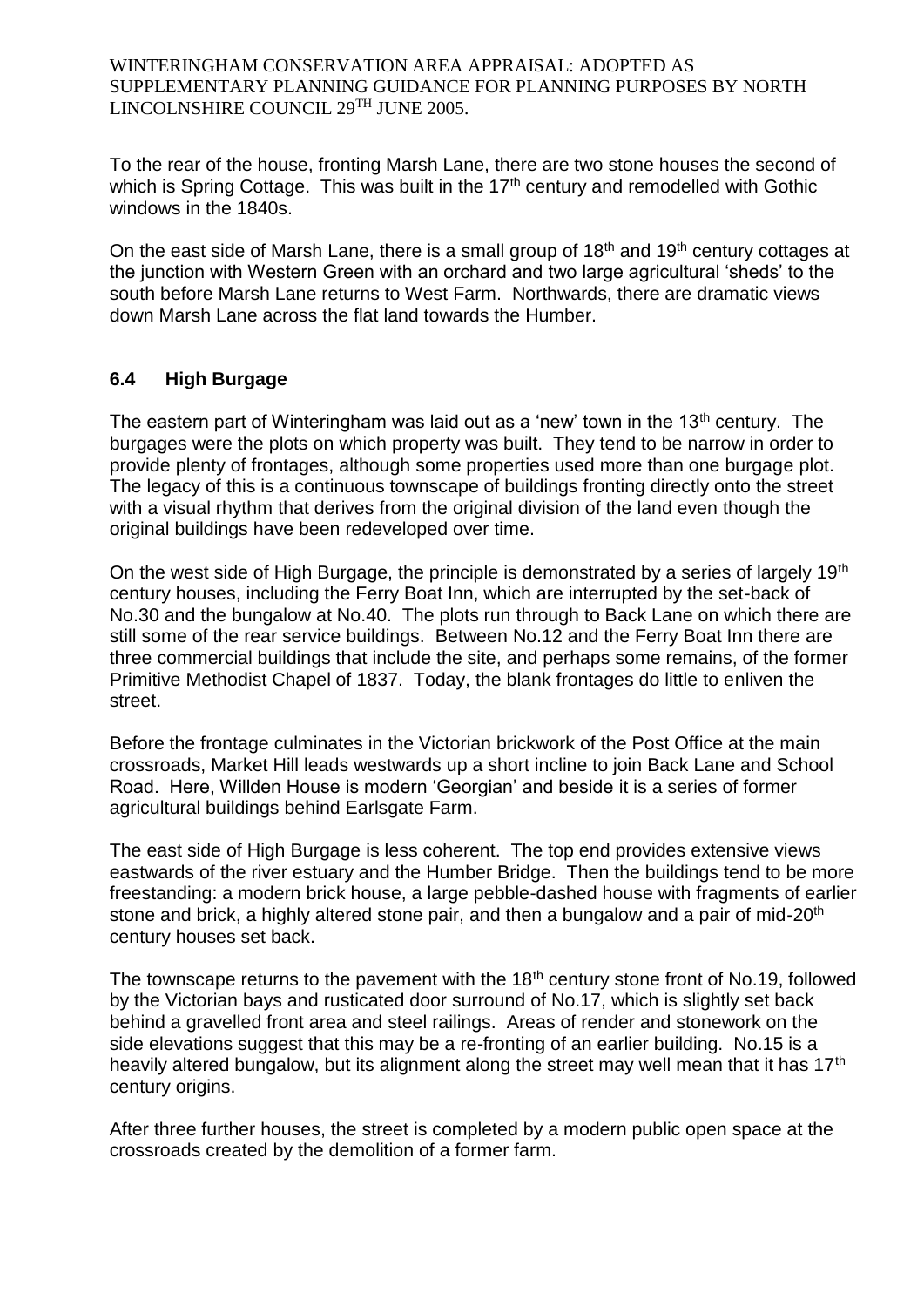## **6.5 Low Burgage**

Views down High Burgage are closed by the white render of the Bay Horse public house because Low Burgage is slightly offset. The interest of Low Burgage is increased by the slight double curve and a gradient that makes the final fall from the Lincoln Edge to the marshlands bordering the Humber. Looking down the street, the roofscape becomes particularly important and, on clear days, the hills to the north of the estuary provide the backdrop.

On the west side, there are conifers in the yard behind the Bay Horse and then a series of two- and three-bay brick cottages, some with stone copings and kneelers to the verges of pantiled roofs. Many of the sash windows and panelled doors have been replaced in steel, plastic and uncharacteristic hardwoods. No.9 is a good survival, but top-hung windows with imitation leaded lights and non-functioning shutters have disfigured a larger house at No.15. Brick slips above each window approximate to the arches covered up by rendering.

As the slope eases, the houses tend to be larger with gaps giving glimpses of former agricultural and industrial buildings on the backland. An exception, perhaps, is No.25, which may have been a characteristic North Lincolnshire single-storey cottage of the 17<sup>th</sup> century until it was altered almost out of recognition with harsh render, modern windows and overblown dormers. Nos.27 and 31 are modern examples of the tendency for housing to colonise the backlands.

The north-east corner of the crossroads is marked by the granite cross of the War Memorial. This took land from the former farmyard of Gate End Farm. The farmhouse, fronting onto Low Burgage, appears to be the oldest surviving house in Winteringham. Its timber frame, dating from the  $16<sup>th</sup>$  century or earlier, is encased in roughly coursed limestone on the ground floor with roughcast render above. However, it is also one of the few houses in the village to be roofed with slate.

To the north, the modern Methodist Church, a plain and functional building, is set back from the road. Behind it is a carpark flanked by a building and a boundary wall that survive from one of the 19<sup>th</sup> century maltings. The adjacent house (No.8) is an early 19<sup>th</sup> century three-bay brick building that now has top-hung imitation sash windows. It is set back behind a small garden bounded by modern railings but, from this point, the building line returns to the pavement with a range of three  $18<sup>th</sup>$  century stone cottages.

These are followed by a stone house (No.18) that appears to have been twice refronted in brick, most recently in the early 20<sup>th</sup> century, using stretcher bond and soldier courses to the windows. The white render and modern windows of No.20 may conceal an older house. This is attached to a series of red brick farm buildings, which continue to define the street as the pavement gives way to a green verge.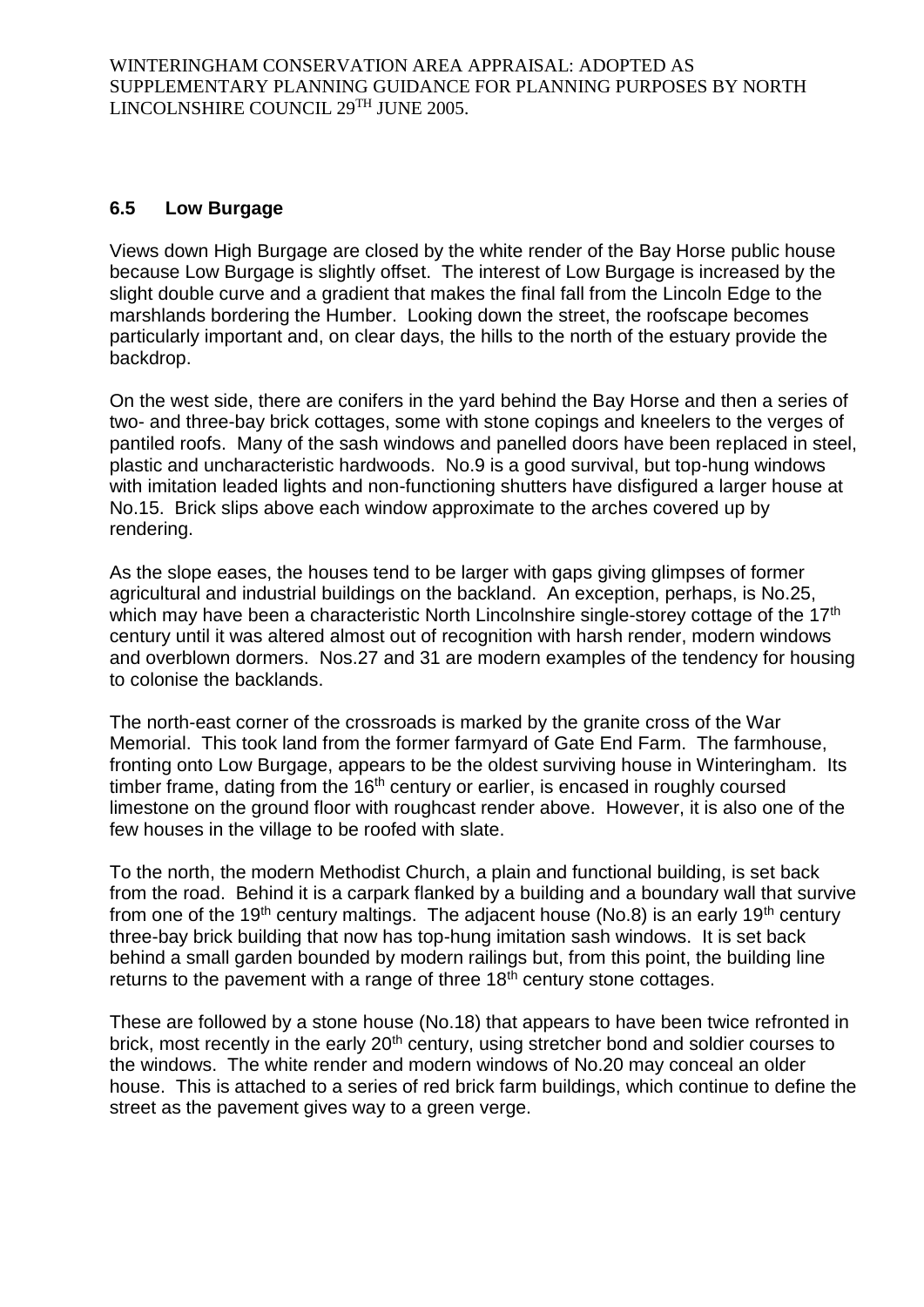# **6.6 West End**

From the enclosure of the Post Office and the Bay Horse, West End widens considerably with important greens on the south side sloping up to buildings that command the higher level. No.3 of about 1800 is unusually of three storeys; No.5, also of brick, has a rare 19<sup>th</sup> century double-bowed shopfront; Nos.7 and 9 are a pair of late 18<sup>th</sup> century stone houses, the right hand half painted; and then there is Earlsgate Farm, which bears a datestone of 1683. It was refronted in the 18<sup>th</sup> century and the windows have an unusual Edwardian glazing pattern in the upper sashes. Beyond are two bungalows set back behind a prominent stand of trees.

The north side of West End is less well defined. A wide gap behind the Bay Horse gives views of agricultural buildings behind. Then there is a small mid-20<sup>th</sup> century butcher's shop followed by a stone house that has recently been extended to the corner of Ferry Lane.

At its junction with West End, Ferry Lane is wide. The west side is taken up with a recent development of five detached houses which, being set back from the road, increase its apparent width. On the east side, Ferry Lane Farmhouse is a substantial mid-18<sup>th</sup> century brick building at right angles to the road with large tripartite sashes. In front of it is a modern house of harsh red brick and to either side of both buildings there are extensive ranges of stone and brick barns.

West End continues towards the western part of the conservation area. Modern houses on the south side are not included, but the north side has an important range of high quality houses. The loose definition of the Ferry Lane area is recovered by the stable and dovecote of 1853, which closes views down the first part of West End. This stone building with red brick dressings abuts the grounds of the Manor House whose  $17<sup>th</sup>$  century origins are belied by 18<sup>th</sup> century sash windows above an early 20<sup>th</sup> century porch and bay windows.

It is set back behind a substantial brick wall with stone copings. The building line then returns to the pavement with a row of four altered cottages and Laurel Bank, a large fourbay stone house refronted in brick. It retains its sash windows and has the Winteringham characteristic of a Gothic window in the gable end. The line continues with Silmar House, which has a similar Gothic gable window, but plastic windows to the front, and finally Oakdene, a 19<sup>th</sup> century yellow brick refronting also with plastic windows.

# **6.7 Silver Street**

Silver Street connects Winteringham with Ermine Street and is, therefore, a principal entrance to the village. The conservation area boundary extends to the edge of the village and the rural character of the road continues into the built-up area with soft informal grass verges, particularly on the south side. The mix of sophisticated houses, working buildings and walled yards is a reminder that in 1831 there were 28 working farms in Winteringham.

On the north side, there is a tarmac footpath behind which a grass bank and a beech hedge obscure a modern buff brick house set back from the road. In contrast with the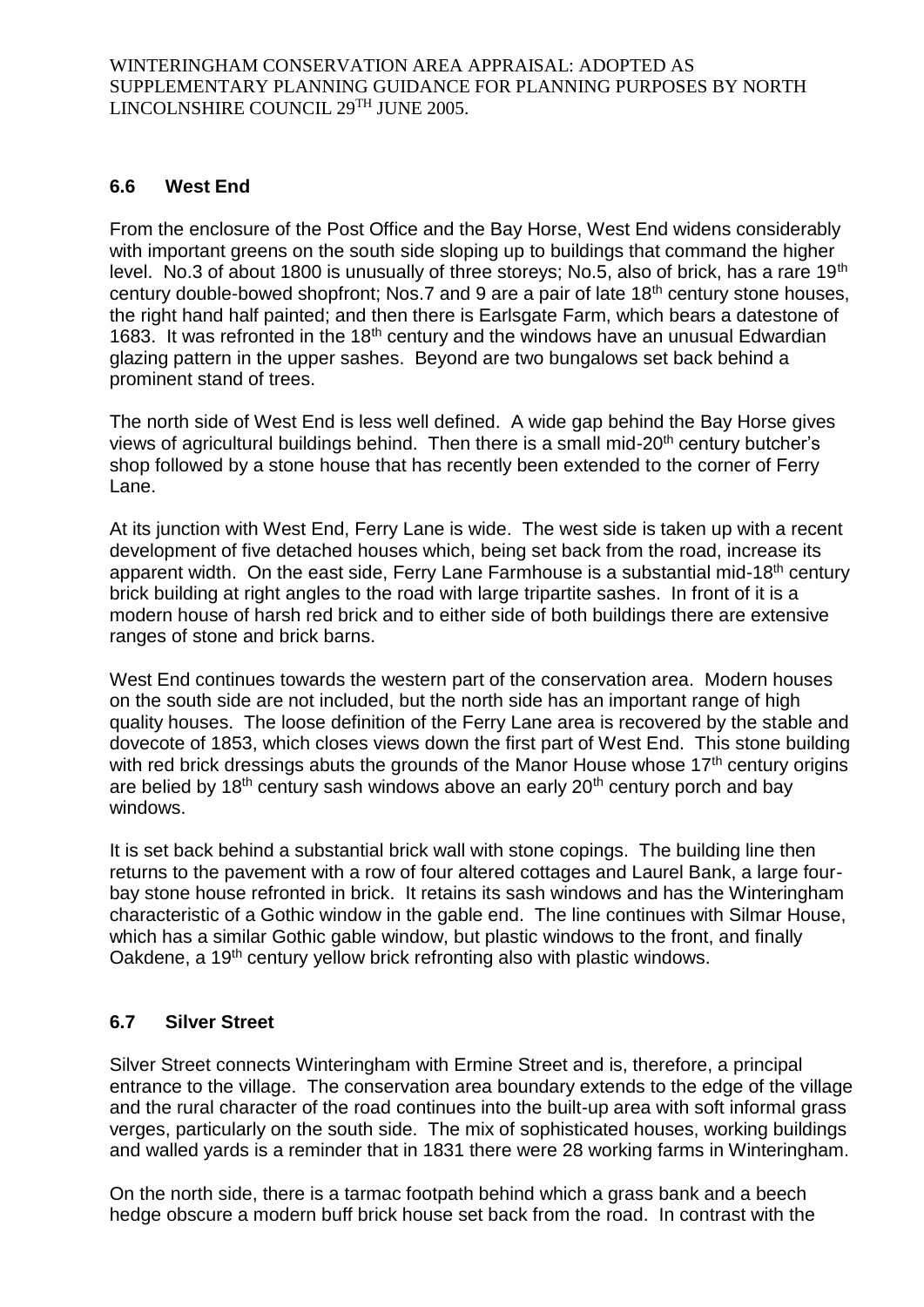surrounding countryside, the approach is well provided with trees. Historical buildings fronting the road start with a long range of stone and brick barns, a house with modern render and joinery, and then the Hollies. This is a mid-18<sup>th</sup> century house of coursed limestone with brick quoins, sash windows and blocked Gothic openings in the gable ends. It is set back slightly amid trees, including hollies, behind a brick wall with stone copings. To the rear is a stable in poor condition.

Further west, the townscape opens up with two bungalows beside an area that has become a community garden. This adjoins Scarborough House, an imposing five-bay red brick house built in 1775 for Lord Scarborough. A battlemented porch was added in the 19<sup>th</sup> century, projecting into a small front garden bounded by brick walls with stone copings. This house also has the characteristic Winteringham Gothic windows in the gables.

Barns and stables follow and then No.7 where the datestone of 1772 evidently refers to the stone building behind what is clearly a late 19<sup>th</sup> century refronting in brick. A recent bungalow largely hidden behind a high brick wall has added to the roofscape of service buildings in the adjoining yard. No.3, a brick house set back at right angles to the road, fronts the west side of this yard behind a tall yew tree and yew hedge. The road is then fronted by a long stone barn that disguises the low buildings of an hotel behind. The stone and brick walls marking the entrance to the hotel adjoin the granite cross of the War Memorial set behind a low steel fence at the corner of the crossroads.

The south side of Silver Street is more open. Walnut Farm is now a mid-20<sup>th</sup> century house set back from the road with a collection of agricultural buildings, some in poor or dilapidated condition. The road has a wide grass verge planted with occasional trees. Fronting this is an unoccupied and semi-derelict 17<sup>th</sup> century farmhouse. A single storey stone house follows with agricultural buildings to either side. Tall fir trees and a white rendered wall then provide a frontage to the grounds of No.14, a modern house set well back from the road.

The grass verge tapers as the building line returns to the street with Whitegates and Silver Cottage. These single-storey cottages with raking dormers were formed out of a single five-bay house, dated 1672, and a small added barn. Originally limestone with some alteration in brick, they are now painted and rendered. The adjoining pair of painted brick houses, one single and the other double fronted, bear the date 1700. They have pilastered doorcases but also modern casement windows in enlarged openings.

At this point the verge finishes and a footpath continues past a brick wall with a bungalow behind to the open space at the corner of the crossroads. As with High and Low Burgage, Silver Street is offset from its continuation as West End so that the decorative brickwork of the gabled Post Office forms a focal point for views into the village along Silver Street.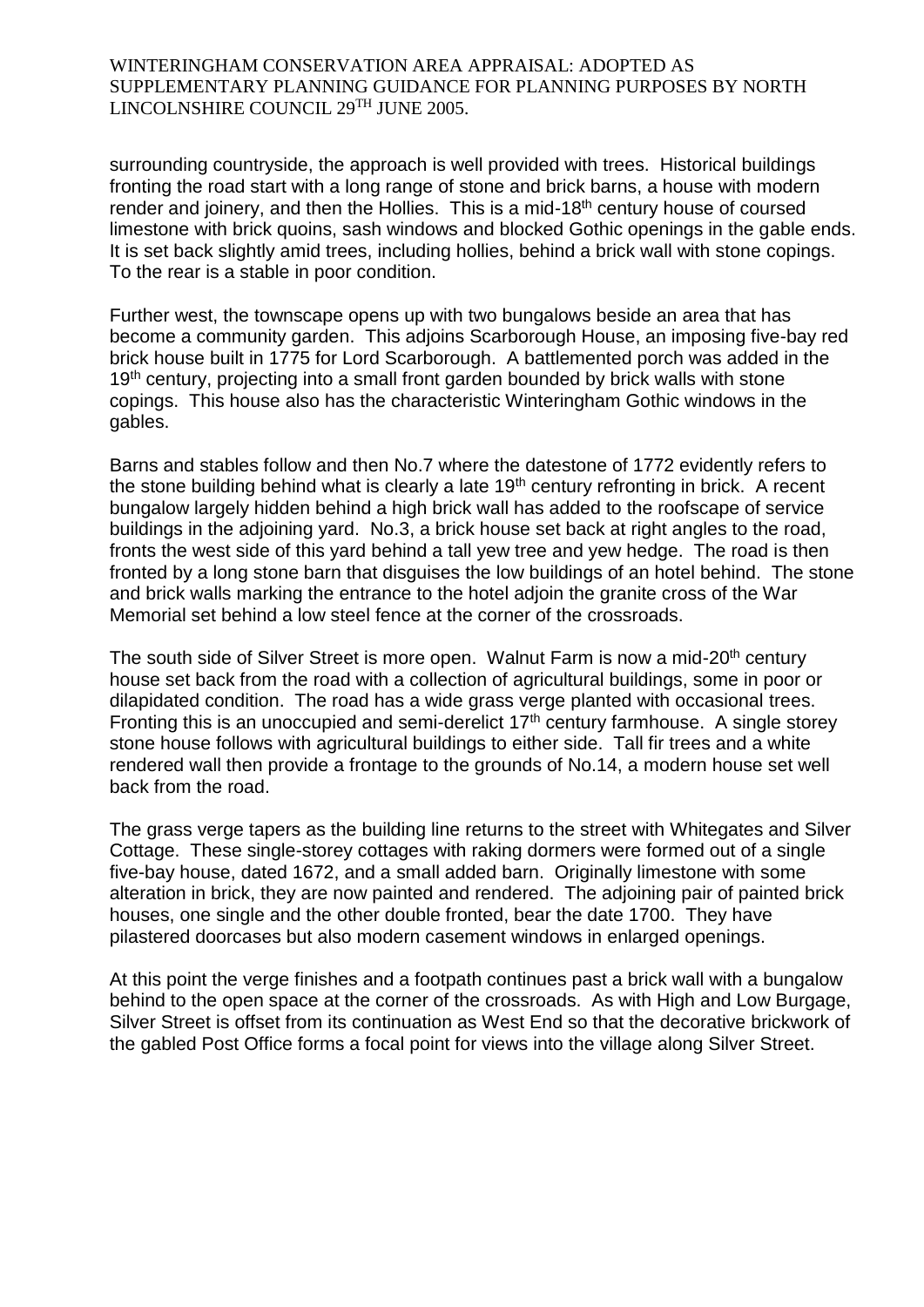## **7 Problems and pressures**

## **7.1 General introduction**

The main threats to the character of Winteringham are the cumulative effect of uncontrolled alterations to historic property and the design of new development. Further issues are the maintenance of older buildings, particularly those not in residential use, and the treatment of public highways. These points arise in the analysis above and their effect is recorded in this Section.

Recommendations to address the threats and to enhance the distinctiveness of Winteringham follow in Section 8.

## **7.2 Buildings that have a negative impact on the conservation area**

Buildings or structures considered to have a negative impact on the surrounding conservation area have been identified (see map). These are the buildings that use materials or detailing or are sited in a manner that is at odds with the prevailing character. Unfortunately, this means most of the development that has taken place since the 1950s.

Policies relating to these buildings are recommended in Section 8 below.

Additionally, other buildings that make a "neutral" contribution to the character of the conservation area have been identified and are also marked on the Townscape Analysis map. These are older buildings, which have been altered, or modern buildings whose design is considered to be reasonably in keeping with the surrounding area.

## **7.3 Buildings-at-Risk**

There are buildings that have been savagely altered, and there may be one or two at any time that are vacant pending a sale, but there are few buildings in the village that are actually at risk. The most obvious is the disused listed cottage fronting the south side of Silver Street at Walnut Farm. The listed cottage attached to Orchard House would also appear to be vulnerable.

Other buildings in poor condition are farm buildings in Silver Street and Ferry Lane. These are buildings of traditional construction, which may no longer serve such a useful purpose as they have in the past, but which nonetheless contribute positively to the character of the conservation area.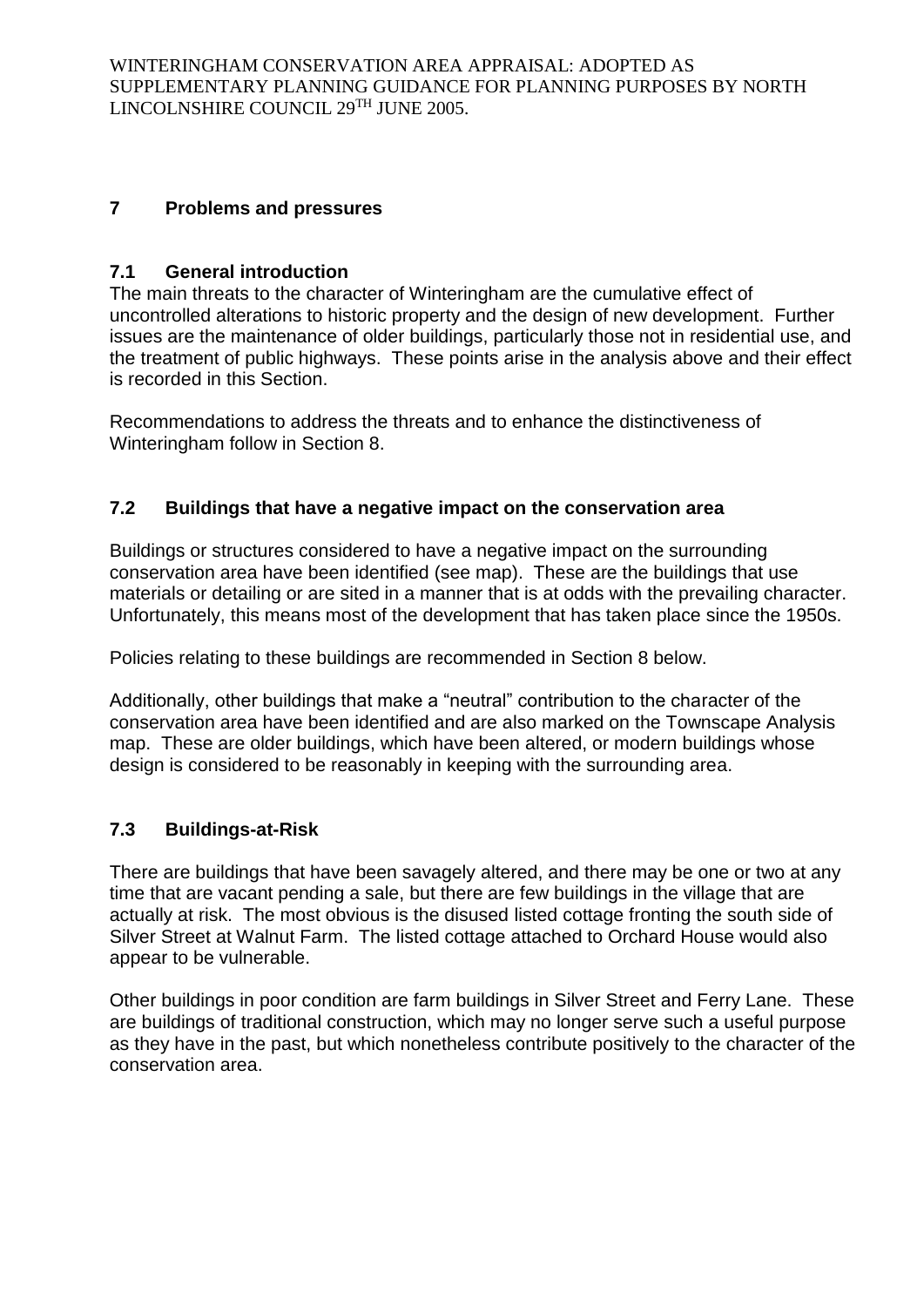## **7.4 Sites that have a negative impact on the conservation area**

The appraisal also identified some sites that have a negative impact on the character of the conservation area. These are sites where more positive use or redevelopment would be welcome. In Winteringham there are several places where change may be expected, for instance where recent farm buildings are no longer needed, but only one site is recorded as having a negative effect and that is the garaging on the site of the former Primitive Methodist Chapel in High Burgage.

# **7.5 New development within the Conservation Area**

There is little to commend in the recent developments in Winteringham. Houses tend to be set back from the road, rather than reinforcing the traditional building line at the back of the pavement. Where several are built at once, they are grouped around culs-de-sac even though most of the historical roads were connecting routes. In some cases, deeper floor plans have required greater roof spans producing uncharacteristically large expanses of roof.

The main problem, however, has been the introduction of non-traditional materials and detailing. Design guidance for any further development is included in the Supplementary Planning Guidance for Winteringham.

# **7.6 Alterations to existing historic buildings**

Within the conservation area, a number of both listed and unlisted properties have suffered from the loss of original detailing and materials, such as the insertion of modern windows, the loss of original clay pantiles to concrete, and the insertion of unsympathetic shopfronts and dormers. Some guidance to avoid such change, which is detrimental to the overall character of the conservation area, is included in the Supplementary Planning Guidance for Winteringham. Further advice can be obtained from the organisations listed in Section 9.

# **7.7 Street audit**

Historically, the carriageways in Winteringham were never more than rammed earth and stone, and it can be said that tarmac is a natural successor. It would appear that the pavements are a relatively recent introduction in most parts. Ideally, it would be an enhancement to distinguish the footways from the carriageway by using stone or concrete flags. Replacement of the concrete kerbs with stone or blue brick would also be more traditional.

More important, however, is the treatment of edges where there is no pavement, for instance in Ferry Lane and Hewde Lane. Here the soft informal verges reinforce the rural character and the tendency to edge the carriageway with concrete kerbs should be resisted.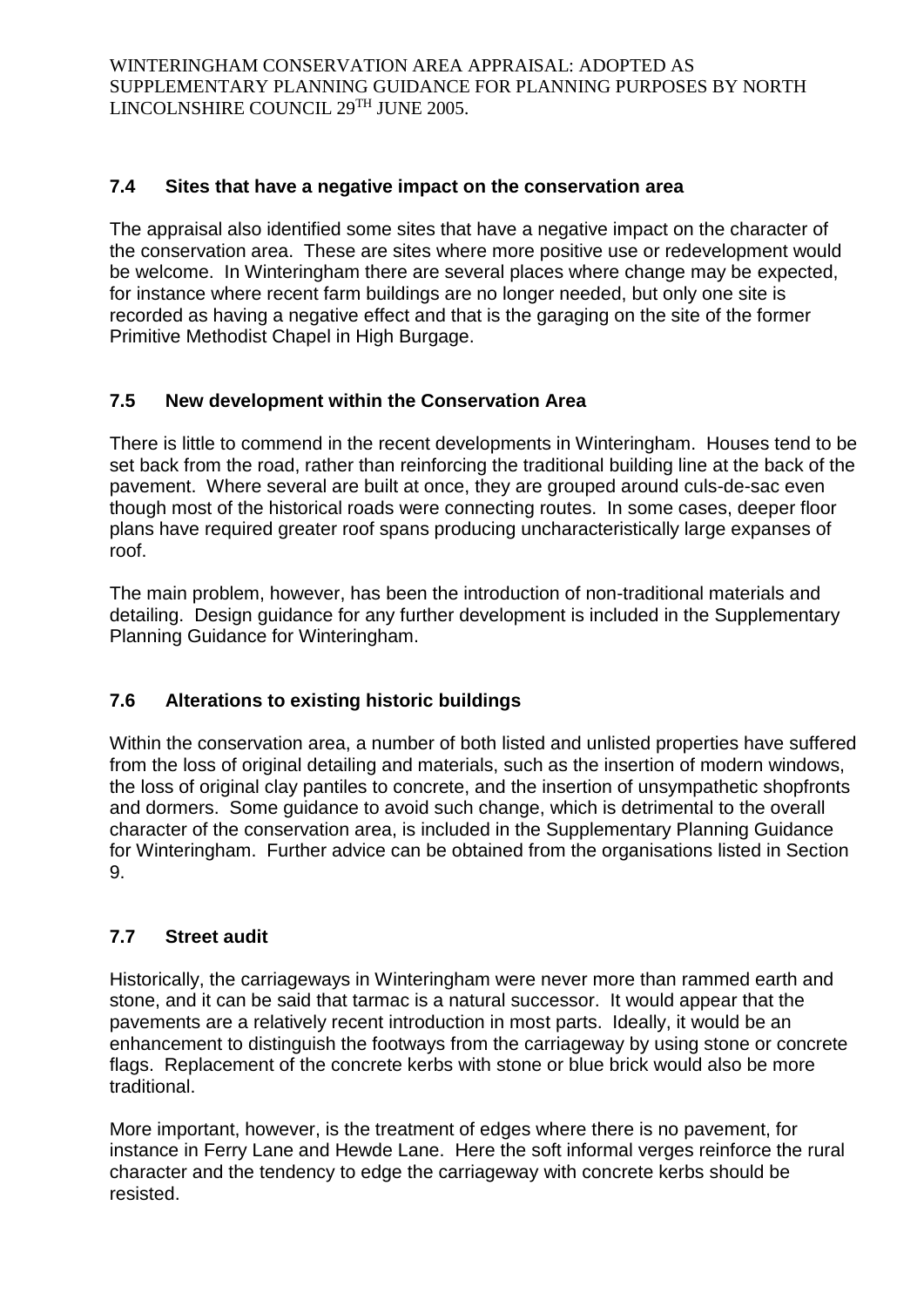Telephone services are supplied by overhead wires on wooden poles, which in some places intrude on the townscape of the conservation area. The effect is worst in Silver Street, where poles have additional outriggers, and it is in the long-term interest of the conservation area for the wires to be placed underground. At the same time, the provision of street lighting should be re-evaluated. Discreet wall-mounted lights would be less obtrusive than the existing galvanised steel columns.

# **7.8 Summary**

- The repair and maintenance of older buildings should be encouraged
- Guidance should be given on alterations avoiding the use of non-traditional materials and detailing
- New building should generally follow the historical building line
- New development should generally be built on through routes
- A limited palette of materials limestone, red brick and clay tiles will maintain unity between new and old buildings
- Reform tarmac footways with paving slabs and stone or blue brick kerbs
- The informal rural character of soft verges should be maintained
- Gaps between buildings are important for glimpses of trees and landscape
- Avoid the introduction of uncharacteristic species, such as Leyland cypresses
- There is a limited need for specific programmes of enhancement of the conservation area beyond what can be provided in day-to-day planning practice

# **8 Recommendations**

# **8.1 General**

This section contains a number of recommendations that will be subject to public comment before parts of this appraisal are formally adopted by North Lincolnshire Council as Supplementary Planning Guidance. Further recommendations may be added, or existing ones deleted, as part of the public consultation exercise.

# **8.2 Buildings-at-Risk survey**

Although only a few buildings in Winteringham were identified at 7.3 above as being in any way at risk, their condition should be monitored and action to secure their repair and reuse should be promoted within a policy across all the conservation areas in North Lincolnshire.

# **8.3 Development control including Article 4 Directions**

# **New development.**

The scope for new development in Winteringham is limited. Indeed, the opportunities are virtually restricted to the possible replacement of buildings that do not make a positive contribution to the character of the conservation area and possible development at the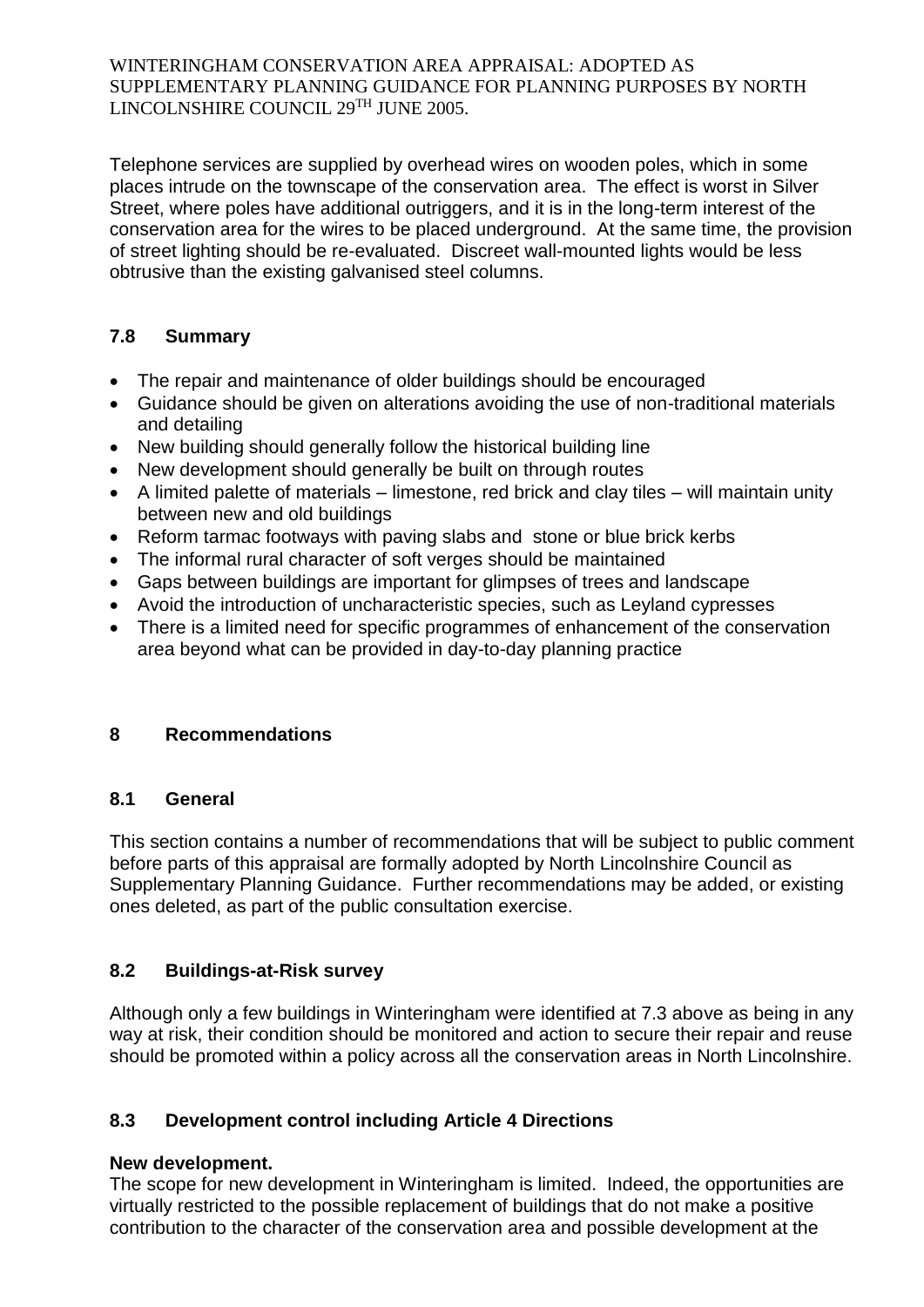former garage site. Even then, the particular spatial characteristics, noted at 5.4 above and in the analysis, must be safeguarded.

The need has already been noted at 7.5 above for design guidance to address the problems of siting, detailing and choice of materials for new buildings. To an extent this will be provided in the Supplementary Planning Guidance for Winteringham to be published separately. In addition, however, there is a strong case for a more detailed guide to principles for design and development control across North Lincolnshire including and, in particular, advice on the detailing of traditional door and window joinery.

# **Existing buildings.**

The erosion of the conservation area's character through the use of non-traditional materials and detailing, such as concrete tiles and plastic windows, is a recurrent theme in the analysis of Section 6. Most of these changes are alterations to single dwellings, which are normally, permitted development not requiring planning permission. An Article 4 direction has the effect of bringing alterations to the front elevation (such as new windows, doors, painting previously unpainted surfaces, and alterations to roof materials and profiles) under planning control.

Article 4 directions already apply in other conservation areas in North Lincolnshire. It is, therefore, recommended that a direction is made to cover the whole of the Winteringham Conservation Area, including any extensions that may be added, and that the effectiveness of development control practice for such areas is reviewed.

# **8.4 Environmental improvements**

One of the qualities of Winteringham is that it is not the kind of place that needs dynamic changes to its public spaces. The scope for environmental improvements, therefore, is limited to the suggested upgrading of existing pavements and the streetworks at 8.5 below.

# **8.5 Streetworks**

The long-term strategy of the Council is to seek the undergrounding of all overhead wires and the removal of telegraph poles in conservation areas. When this is achieved in Winteringham, there will be a need for a street lighting scheme using plain modern fittings mounted on simple columns or preferably on buildings. It will be important for the scheme to observe a lower level of lighting, appropriate to the rural character, rather than an urban brightness.

# **8.6 Winteringham Conservation Area boundary review**

Following a careful survey of the existing conservation area and its immediate surroundings, five small changes are recommended to the existing boundaries. Most of these are a matter of making the existing areas more logical and precise: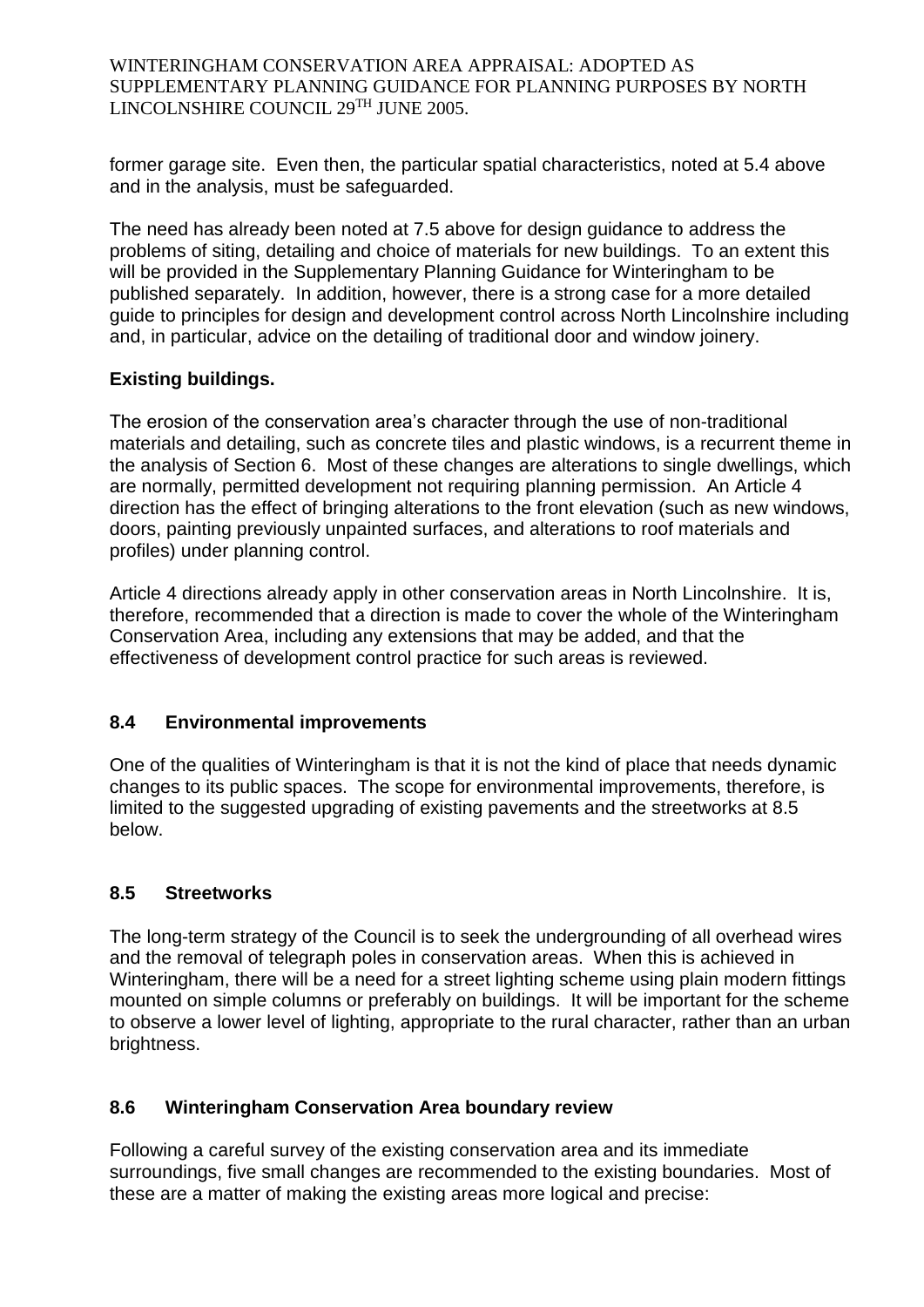# **i. Western Green**

The existing boundary includes Old Barn Cottage, but cuts arbitrarily across its curtilage. The inclusion of the whole curtilage is recommended.

# **ii. Marsh Lane**

The existing boundary cuts through one of the large modern agricultural sheds at the rear of West Farm. The inclusion of the whole building is recommended.

# **iii. West End**

The inclusion of Orchard House and the important 18<sup>th</sup> century cottage attached is recommended.

## **iv. Silver Street (South side)**

The existing boundary cuts through the area of Walnut Farm without definition. It is recommended that the paddocks behind should be included by following the footpath from High Burgage.

## **v. Silver Street (North side)**

The existing boundary is not well defined – it even cuts through the bungalow, Sussex House. A more logical boundary following established property divisions is recommended.

These recommendations are shown on the Townscape Analysis Map.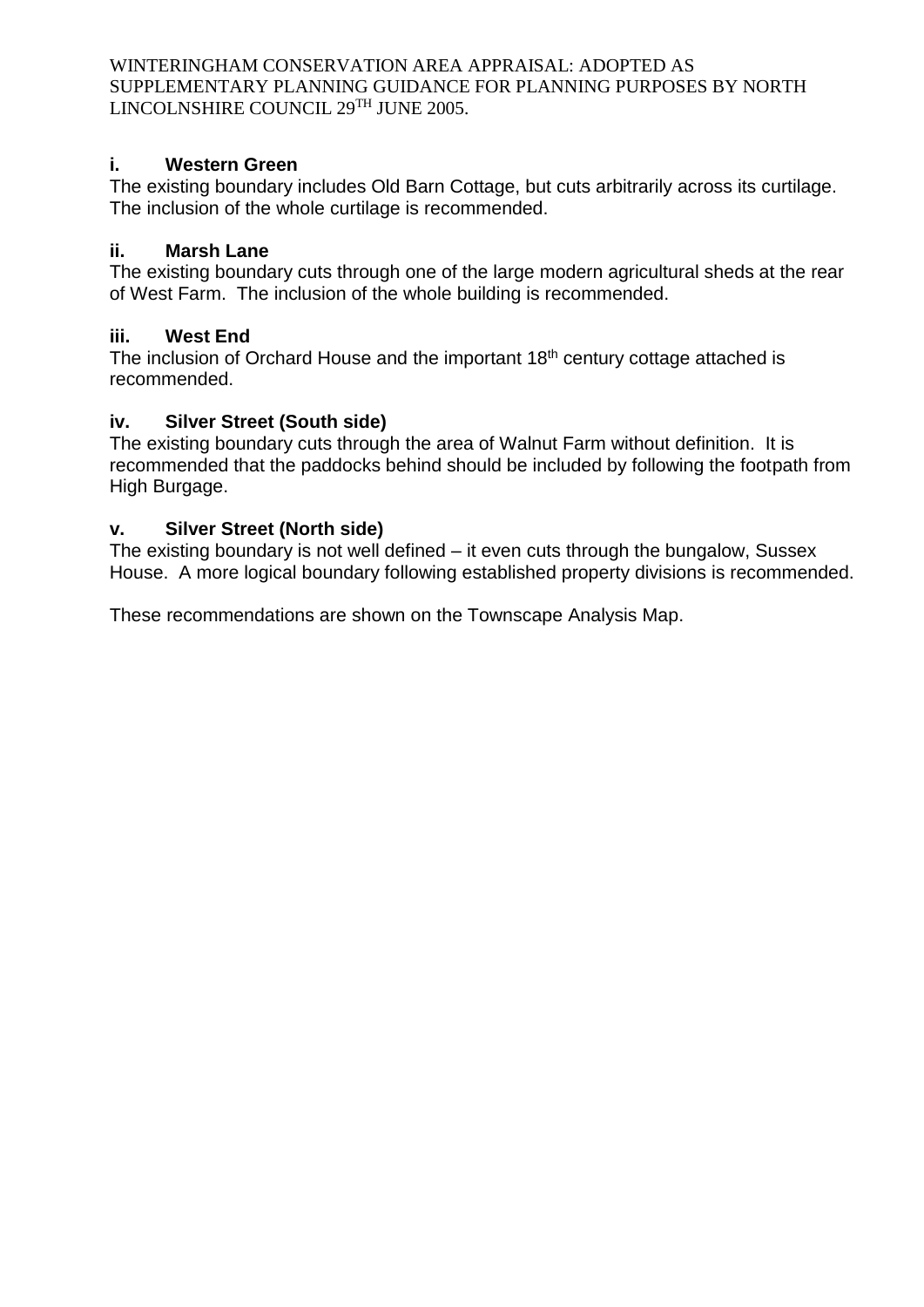## **Useful names and addresses**

## **For further information on the Winteringham Conservation Area, contact Edward Rycklak in the Environment Team on 01724 297396, or write to:**

The Environment and Public Protection Department, North Lincolnshire Council, Church Square House, P O Box 42, Scunthorpe, North Lincolnshire DN15 6XQ.

## **For further information relating to listed buildings and conservation areas, contact:**

English Heritage, 23 Savile Row, London W1X 1AB. General telephone inquiries: 020 7973 3000 Customer Services 020 7973 4916.

## **For detailed advice on repairing and restoring Georgian houses, contact:**

The Georgian Group, 6 Fitzroy Square, London W1P 6DY. Telephone: 020 7377 1644

## **For a "Care for Victorian Houses" leaflet, contact:**

The Victorian Society, 1 Priory Gardens, Bedford Park, London W4 1TT Telephone: 020 8994 1019

#### **For an excellent range of technical advice leaflets, contact:**

The Society for the Protection of Ancient Buildings (SPAB), 6 Fitzroy Square, London W1P 6DY. Tel: 020 7377 1644